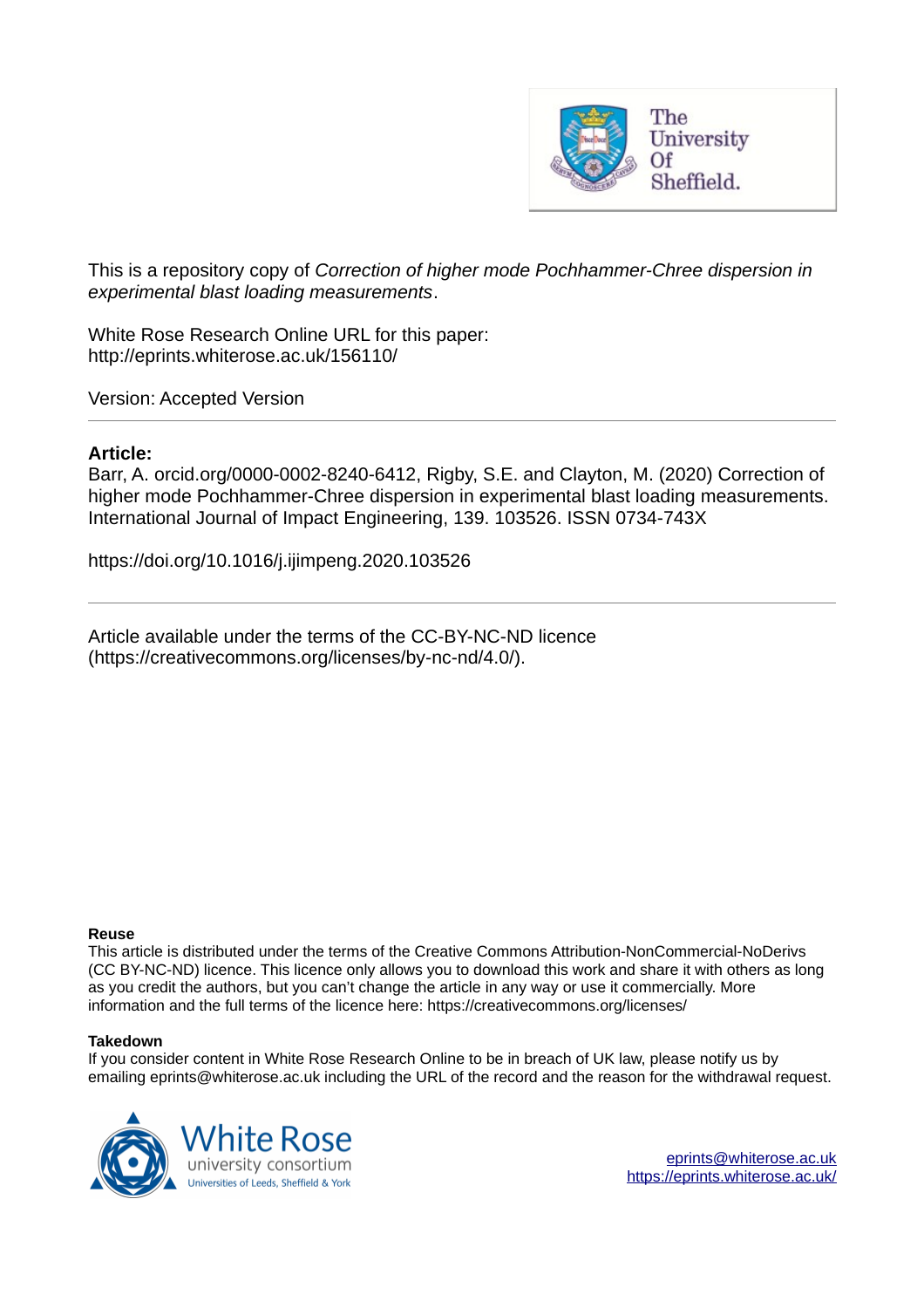# Correction of higher mode Pochhammer–Chree dispersion in experimental <sup>2</sup> blast loading measurements

A. D. Barr<sup>a,</sup>, S. E. Rigby<sup>a</sup>, M. Clayton<sup>a</sup>

*a Department of Civil* & *Structural Engineering, The University of She*ffi*eld, Mappin Street, She*ffi*eld, S1 3JD, UK*

#### Abstract

 Experimental measurements of blast loading using Hopkinson pressure bars are affected by dispersion which can result in the loss or distortion of important high-frequency features. Blast waves typically excite multiple <sup>8</sup> modes of propagation in the bar, and full correction of dispersive effects is not currently possible as the magnitude of stress propagating in each mode is not known. In this paper we develop an algorithm for multiple mode dis- persion correction based on rigorous interrogation of the results from a series of finite element analyses. First, a finite element model is validated against first-mode and higher-mode theory. The dispersion of short raised-cosine windowed pulses is then used to isolate the contribution of each propagating mode, enabling a relationship be- tween frequency and modal apportioning of stress to be obtained for the first four propagating modes. Finally, four-mode dispersion correction is successfully applied to an experimental signal using an algorithm based on the derived relationships for modal apportioning. The four-mode results show significant improvement in the capture of high-frequency features over existing first-mode corrections, and demonstrate the potential of this method for the full correction of dispersion in experimental measurements of blast loading. *Keywords:* Dispersion correction, Hopkinson pressure bar, Multiple mode, Pochhammer-Chree, LS-DYNA

#### 1. Introduction

 The provision of adequate blast protection systems is dependent on our ability to accurately quantify the loading 21 arising from detonation of a high explosive. Blast events present a considerable challenge to the experimentalist: measurement devices should be robust enough to withstand pressures in the range of 10s–100s MPa, whilst being <sup>23</sup> sufficiently sensitive and fast-acting to resolve temporal features in the kHz–MHz range.

<sup>24</sup> The Hopkinson pressure bar [1], or HPB, is commonly used as a dynamic force transducer in investigations of the loading from explosive events, as it combines the durability and sensitivity required to record the high-pressure

*Email address:* a.barr@sheffield.ac.uk (A. D. Barr) *Preprint submitted to International Journal of Impact Engineering January 27, 2020*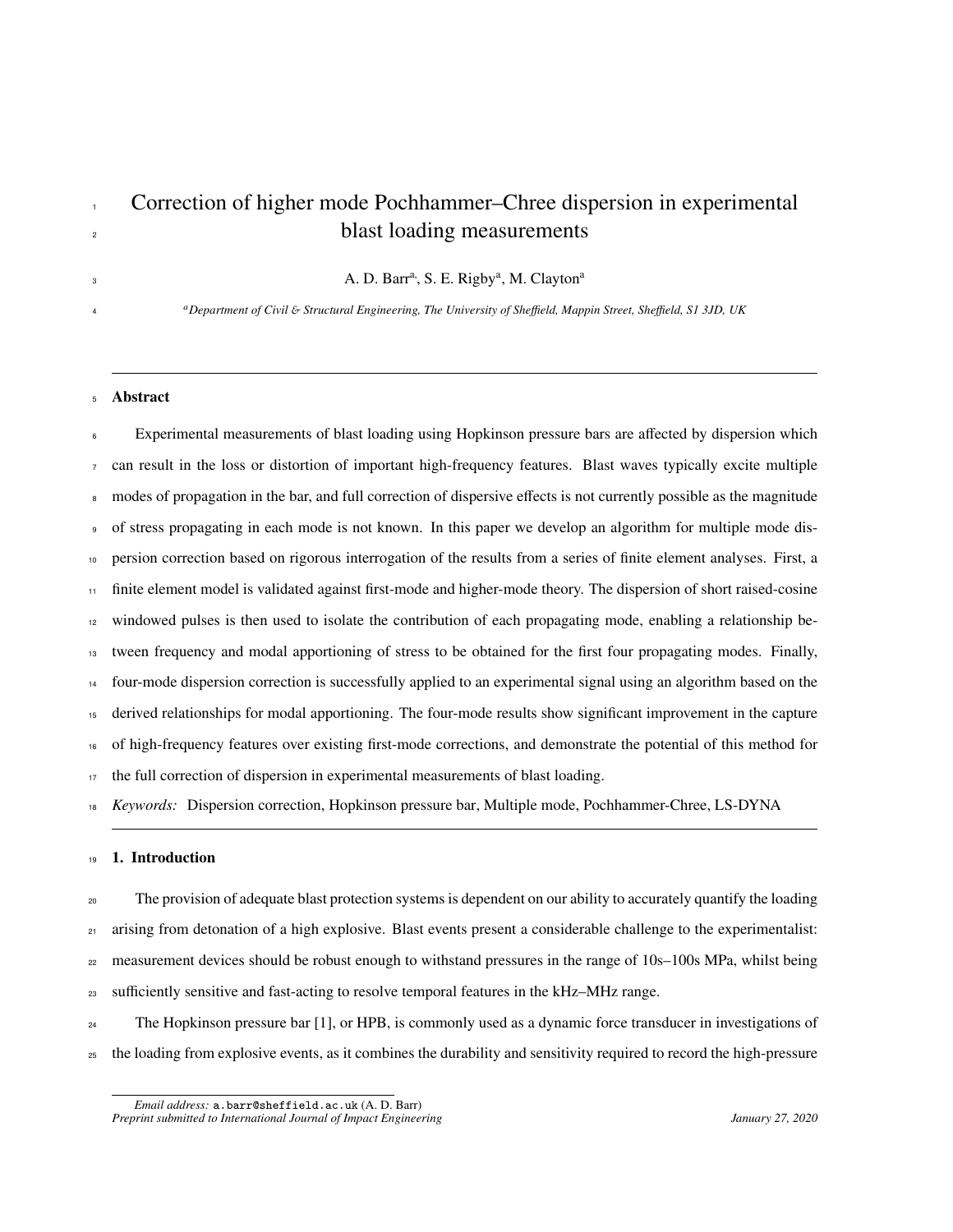transient features inherent in blast and shock waves  $[2-11]$ . In a HPB, a stress wave applied to one end of the <sup>27</sup> bar propagates down its length, and is recorded by strain gauges fixed to the bar surface some distance away. The wave equations derived by Pochhammer [12] and Chree [13] indicate that each frequency component of a stress wave will propagate at a velocity dependent on the frequency of that component. Thus, a signal will disperse as it propagates from the loaded face of the pressure bar to the strain gauge.

 Dispersion of a stress wave is of particular concern in the measurement of explosive events, as it can result in the distortion or loss of important high-frequency features, impeding accurate quantification of the loading [14]. <sup>33</sup> Dispersion of the stress wave is also accompanied by a frequency-dependent variation in stress across the bar cross-section, and so a signal recorded on the bar surface may not be representative of the mean stress in the bar [15–17].

 The Pochhammer–Chree equations have an infinite number of roots corresponding to different modes of prop-37 agation, so that a high-frequency component may propagate in more than one mode, each with its own phase and 38 group velocities (Figure 1). The transmission of energy in the bar occurs at the group velocity,  $c_g$ , while individual wave features, such as a particular crest, propagate at the phase velocity, *cp*. While the phase velocity in the higher modes often exceeds *c*<sup>0</sup> (Figure 1a), the energy associated with these waves will always propagate in the bar at 41 velocities below  $c_0$  (Figure 1b).

<sup>42</sup> When only the first mode of propagation is excited, the frequency domain dispersion correction method de- veloped by Gorham [18] and Follansbee and Frantz [19] can be used. In this method, the fast Fourier transform (FFT) of a signal is taken, the phase angle of each frequency component is adjusted according to the phase velocity derived from the Pochhammer–Chree equations, and an inverse FFT returns the signal to the time domain. Tyas and Watson [20] extended this method to account for the variation of stress across the bar cross-section by ap-<sup>47</sup> plying additional corrections to the amplitude of each frequency component, an approach which was later verified experimentally by Tyas and Pope [21].

Above the cutoff frequency for the second mode of propagation, at least two modes will propagate at any given frequency, and each mode will propagate with a distinct velocity and amplitude. In signals which contain significant high frequency content, such as blast and shock waves, the magnitude of each frequency component therefore represents the sum of the stresses propagating in each mode at that frequency. If the portion of the total stress assigned to each mode is known, the amplitude of each frequency component can be divided amongst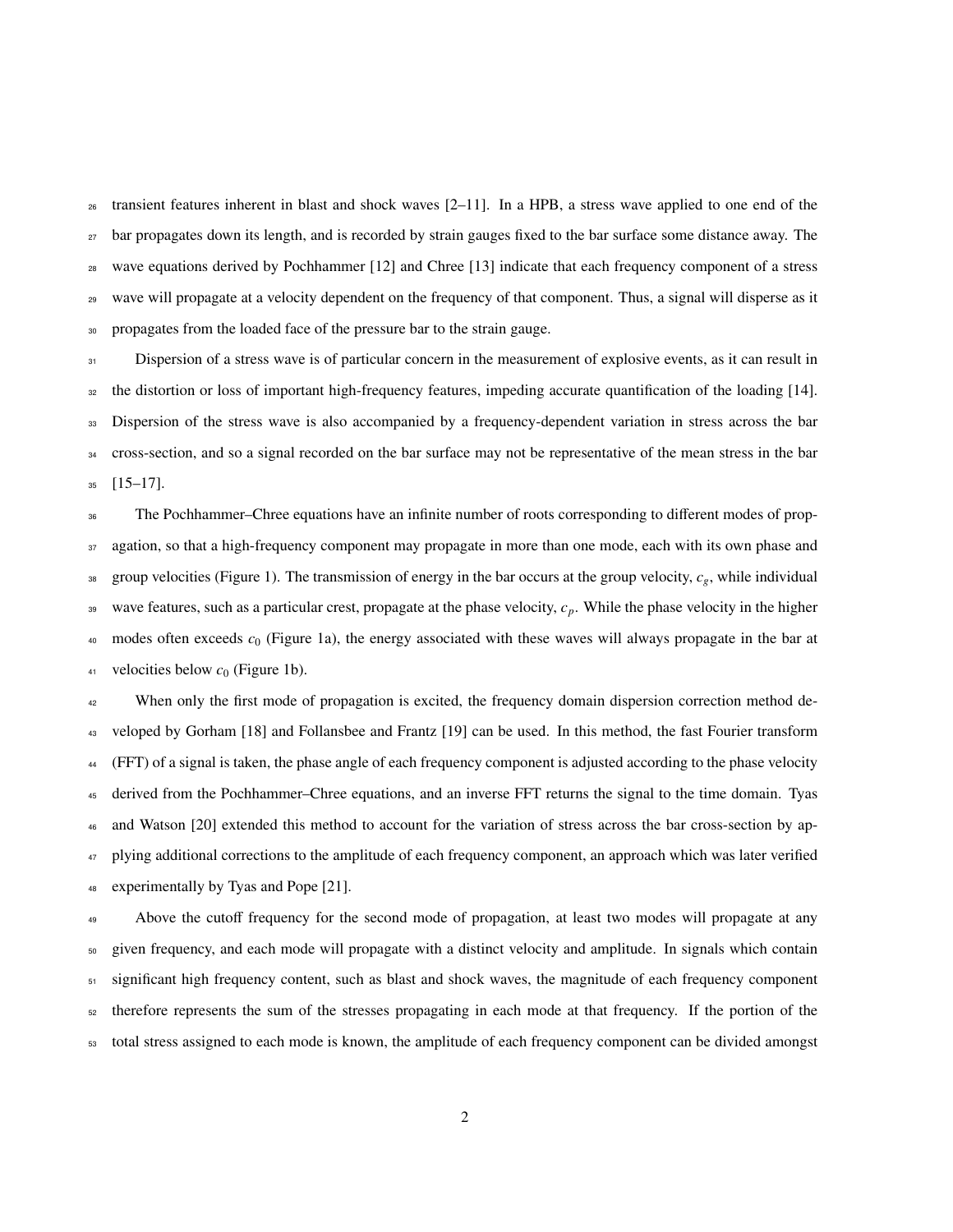

Figure 1: Variation of a) phase velocity, *cp*, and b) group velocity, *cg*, with frequency for the first four modes of wave propagation in a cylindrical bar ( $v = 0.3$ ).

<sup>54</sup> the propagating modes, and then each mode individually corrected for dispersion according to its phase velocity.

<sup>55</sup> However, this modal apportioning relationship is not provided by the Pochhammer–Chree curves, and so has been

<sup>56</sup> a topic of research for many years.

<sup>57</sup> Gregory and Gladwell [22] analysed the Pochhammer–Chree equations with an integral formulation of least <sup>58</sup> squares to determine the proportion of a sinusoidal wave propagating in each mode at normalised frequencies <sup>59</sup> up to  $fa/c_0 \approx 0.40$ , where f is frequency, a is the radius of the bar and  $c_0$  is the one-dimensional wave speed. <sup>60</sup> Puckett [23] used this approach to develop an analytical model for wave propagation in cylindrical bars, although 61 comparisons with experimental signals showed that the analytical model could not accurately predict dispersion <sup>62</sup> for wavelengths exceeding the bar diameter, i.e. when higher dispersion modes were excited.

<sup>63</sup> Lee et al. [24, 25] used experimental pressure data with a Gaussian-windowed Fourier transform to estimate <sup>64</sup> the time of arrival and relative power of each frequency component in a blast wave. The results suggested that <sup>65</sup> at a given frequency the mode with the highest group velocity carried the majority of the signal energy. This led <sup>66</sup> to the development of dispersion curves based on the simplification that the entire magnitude of each frequency  $67$  component only propagates in the mode with the highest group velocity. However, Husemeyer [26] performed <sup>68</sup> multiple-mode dispersion simulations which showed that the contribution of the remaining propagating modes is 69 not sufficiently small to enable them to be neglected in this manner.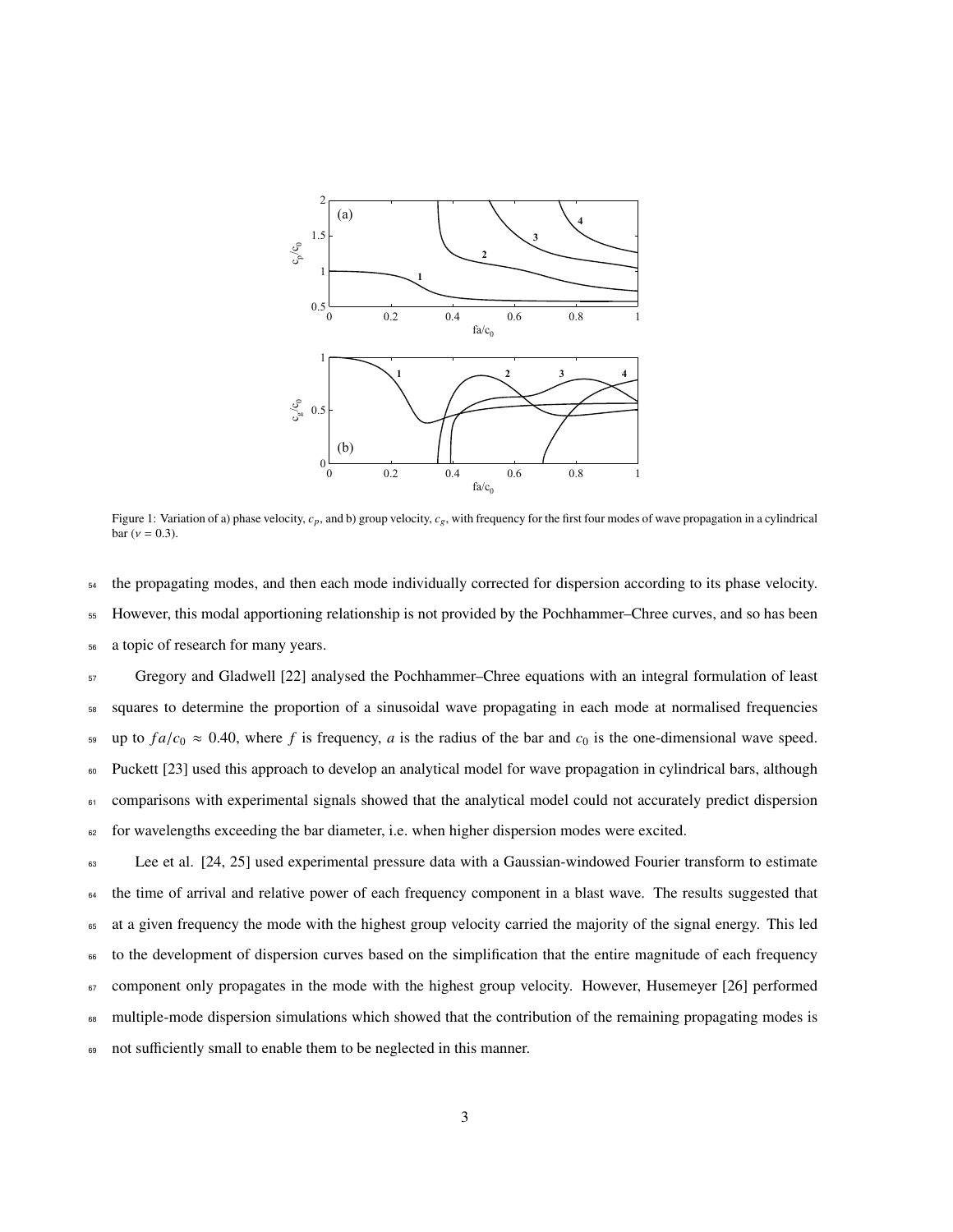Despite a number of previous studies investigating multi-mode dispersion correction, there is no consensus and no proven method to estimate the magnitude of a given frequency component propagating in a given mode, other than for frequencies where only one mode propagates. No researchers to date have successfully isolated each mode of propagation, and the contribution of each mode to a reconstructed (dispersion corrected) pressure signal has yet to be demonstrated. The safe, economical design of blast-resistant structures, the investigation of explosive phenomena at small scaled distances, and the rigorous validation of numerical modelling approaches all depend on the development of reliable methods for the correction of higher-mode dispersive effects in experimental measurements of blast loading.

 $78$  This paper presents a new method for correcting for dispersion in the first four modes of propagation. First,  $\sigma$  a finite element model is validated against theoretical predictions of the cross-sectional distribution of stress for <sup>80</sup> single and multiple-mode propagation in a cylindrical bar. The finite element model is then used to derive 'modal 81 apportioning factors' by propagating a windowed single-frequency signal down a HPB and recording amplitudes <sup>82</sup> some distance down the bar, after the signal has separated into distinct modes. Finally, we present modifications to <sup>83</sup> the Tyas and Watson [20] phase angle correction method to account for higher modes, and we present an example 84 of higher-mode dispersion correction of an experimental signal. The contribution of each of the first four modes is  $\epsilon_{\text{ss}}$  calculated up to  $fa/c_0 = 0.90$ , enabling the correction of multiple-mode dispersion in experimental recordings of 86 the loading from explosive events.

#### 87 2. Finite element model validation

#### <sup>88</sup> *2.1. Initial considerations*

<sup>89</sup> The Pochhammer–Chree equations arise from the application of traction-free boundary conditions to the wave <sup>90</sup> equation,

$$
\frac{\partial^2 u}{\partial t^2} = c^2 \nabla^2 u. \tag{1}
$$

 In a finite element (FE) model of a cylindrical pressure bar, wave propagation is described by this same equation, and so complex phenomena such as multiple-mode propagation, dispersion and cross-sectional variations in stress should arise as predicted by the analytical methods. Finite element methods can therefore be particularly useful for investigating phenomena where the governing relationships are intractable, as in the case of modal stress 95 apportioning.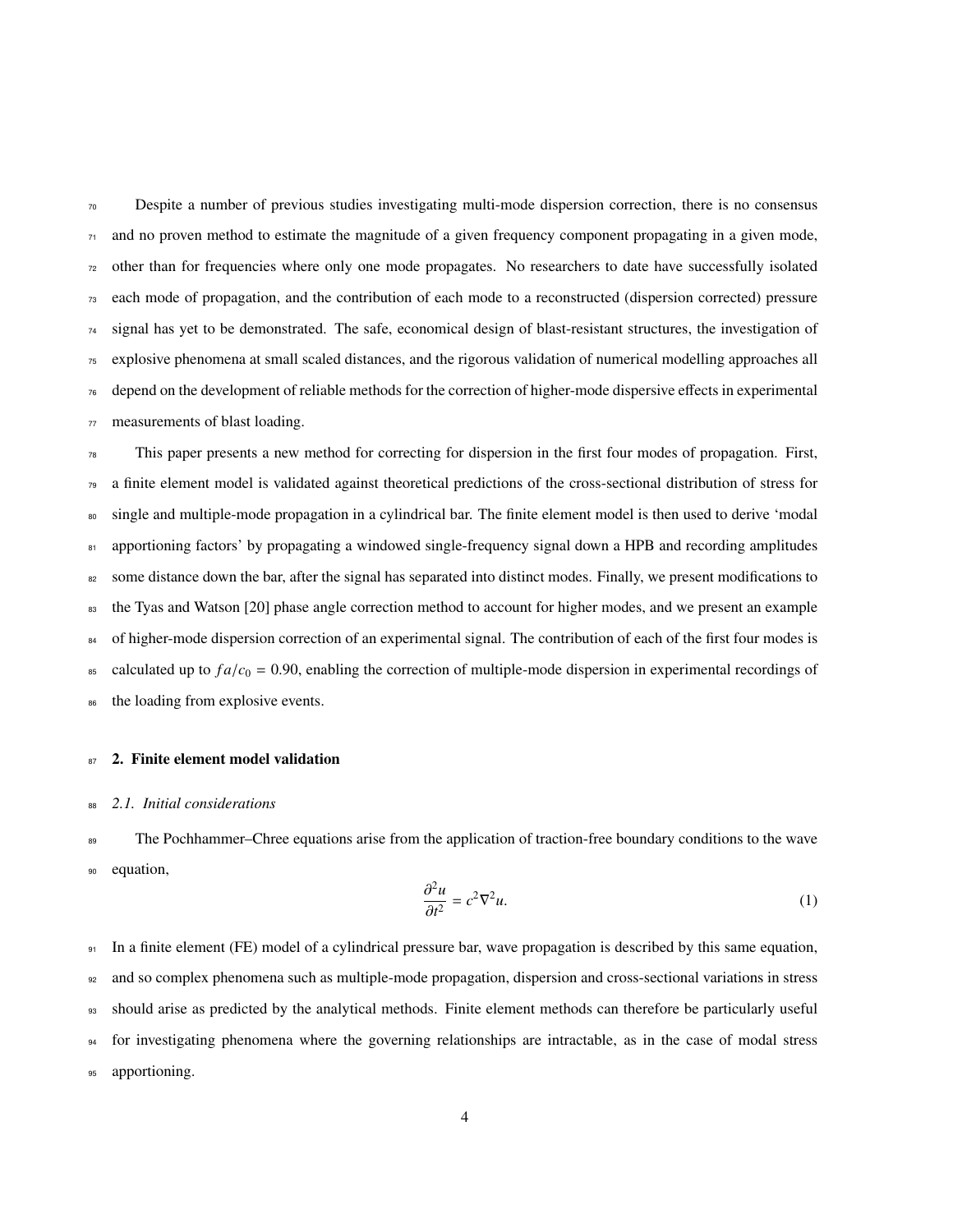Results can be obtained over the whole volume and time of interest, as the discretisation allows, however there are known limitations of the FE method which should be considered. The Pochhammer–Chree equations were derived for the case of an infinitely-long pressure bar subjected to an infinitely-long sinusoidal axial disturbance. While it is only possible to model an *approximation* of an infinitely-long pressure bar, the errors introduced by deviating from a *true* infinite bar can be minimised by windowing the forcing functions to reduce the inertial 101 effects<sup>1</sup> introduced by the sudden application of stress at a free face [20, 26], or by enforcing zero displacement boundary conditions for a small length of bar equal to the wavelength of the forcing function [28].

 Representation of mass in either a lumped or consistent matrix will give rise to spurious oscillations [29], <sup>104</sup> and the central-differencing explicit time-stepping algorithm used in most finite element solvers will give rise to oscillations that are indistinguishable from Pochhammer–Chree dispersion [28]. The results from a finite element model may therefore begin to diverge from theory, particularly when considering cumulative numerical losses associated with propagating higher frequencies (relative to mesh size) over long distances. However, these errors can be minimized by using smaller, uniformly-sized elements and a time-step that is close to the critical time-step, given as the smallest element length divided by the one-dimensional wave speed.

 To ensure that the modal apportioning of stress is accurately calculated by finite element methods, this section first compares the dispersion and radial distribution of stress modelled in LS-DYNA with the theoretical relation- ships, for both single and multiple mode propagation. The distribution of stress between the propagating modes is a result of the same wave equation responsible for these effects, and so accuracy in these behaviours is a good indicator that modal apportioning is also well captured.

#### *2.2. Propagation in the first mode*

116 Simulations were first compared to the Pochhammer–Chree relationships for situations where the forcing fre-117 quency was below the Mode 2 cutoff frequency ( $fa/c_0 \approx 0.35$ ), where it is known that only the first mode will propagate. A cylindrical steel pressure bar was modelled in LS-DYNA [30] with volume-weighted axi-symmetric shell elements and the *\*MAT ELASTIC* material model, using the parameters in Table 1 which were informed by previous mesh sensitivity studies [31, 32]. The dispersion of continuous sinusoidal waves of unit amplitude was

<sup>&</sup>lt;sup>1</sup>When a pulse is applied suddenly to the end of a HPB the majority of the energy propagates axially along the bar. However, a small fraction of the energy remains at the loaded end of the bar in a very narrow frequency band. The energy of this resonant mode gradually leaks into the HPB as a normal propagating mode, known as an 'evanescent mode' [27].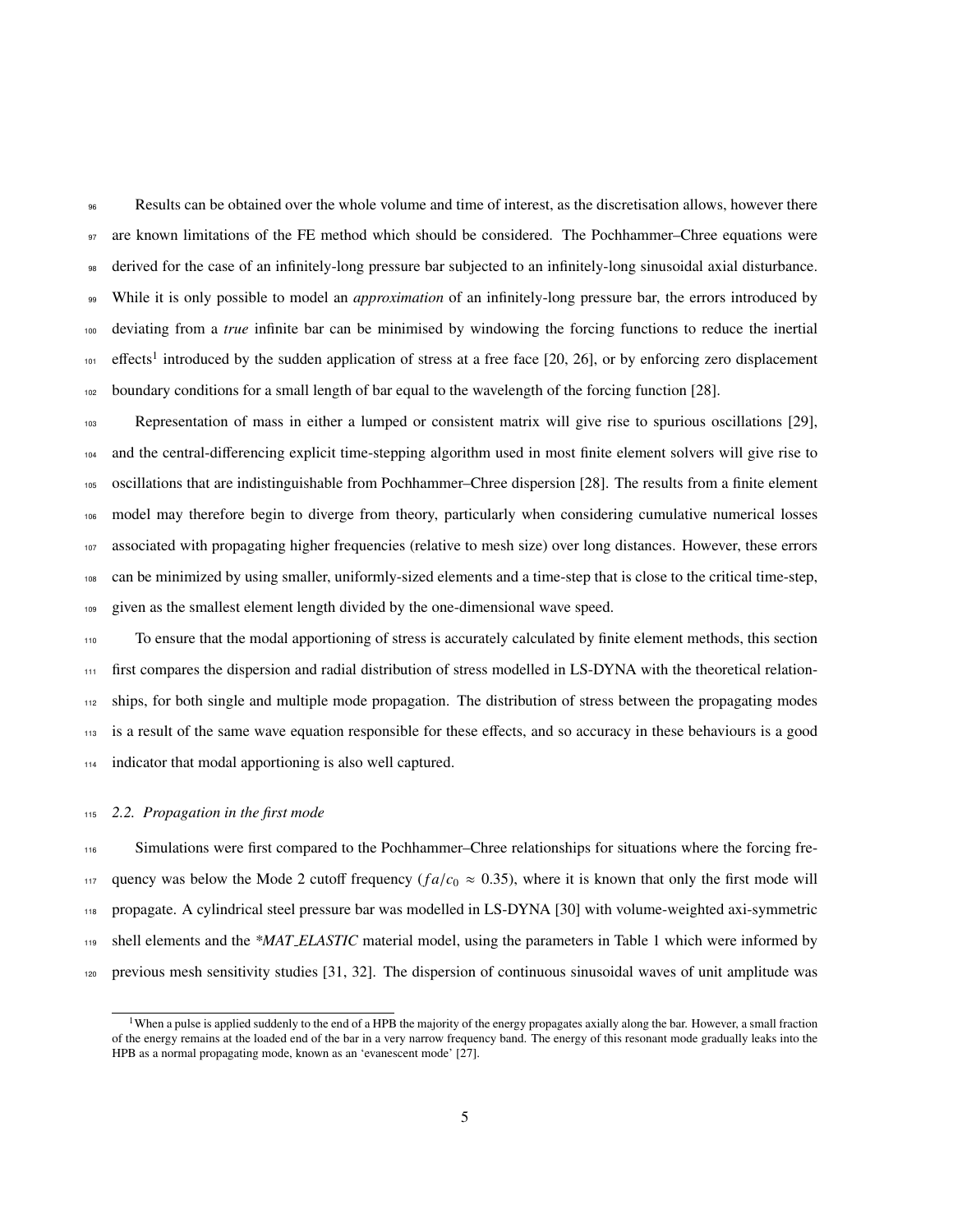|                      | First mode | Higher modes |
|----------------------|------------|--------------|
| Element length, mm   | 0.2        | 0.4          |
| Bar radius, mm       | 5          | 10           |
| Bar length, m        | 3          | 10           |
|                      | (a)        |              |
| Parameter            |            | Value        |
| Young's modulus, GPa |            | 210          |
| Density, $Mg/m^3$    |            | 7.850        |
| Poisson's ratio      |            | 0.3          |
| b.                   |            |              |

Table 1: a) Mesh geometry and b) LS-DYNA *Elastic* material model parameters used for analysis of first and higher mode propagation.



Figure 2: a) Sinusoidal forcing function with half raised-cosine window and b) stress measured on the bar axis 500 mm and 550 mm from the free end, for  $fa/c_0 = 0.02$ .

<sup>121</sup> then assessed by modelling forcing functions at normalised frequencies up to 0.34 and comparing the resultant <sup>122</sup> phase velocities and cross-sectional variations of stress with those predicted by Pochhammer–Chree theory.

 In each case, a sinusoid of unit amplitude was applied to the end of the bar for the entire 1 ms duration of the analysis, representing an infinite duration pulse, with the addition of a 0.3 ms raised-cosine window applied at the beginning of the wave to reduce the inertial effects as discussed above. To ensure that any further inertial effects associated with the head of the applied pulse did not influence the results, results from the early stages of the analysis were omitted. Only the latter stages of the output signals were considered, defined as the region over which the stress response has constant peak amplitude.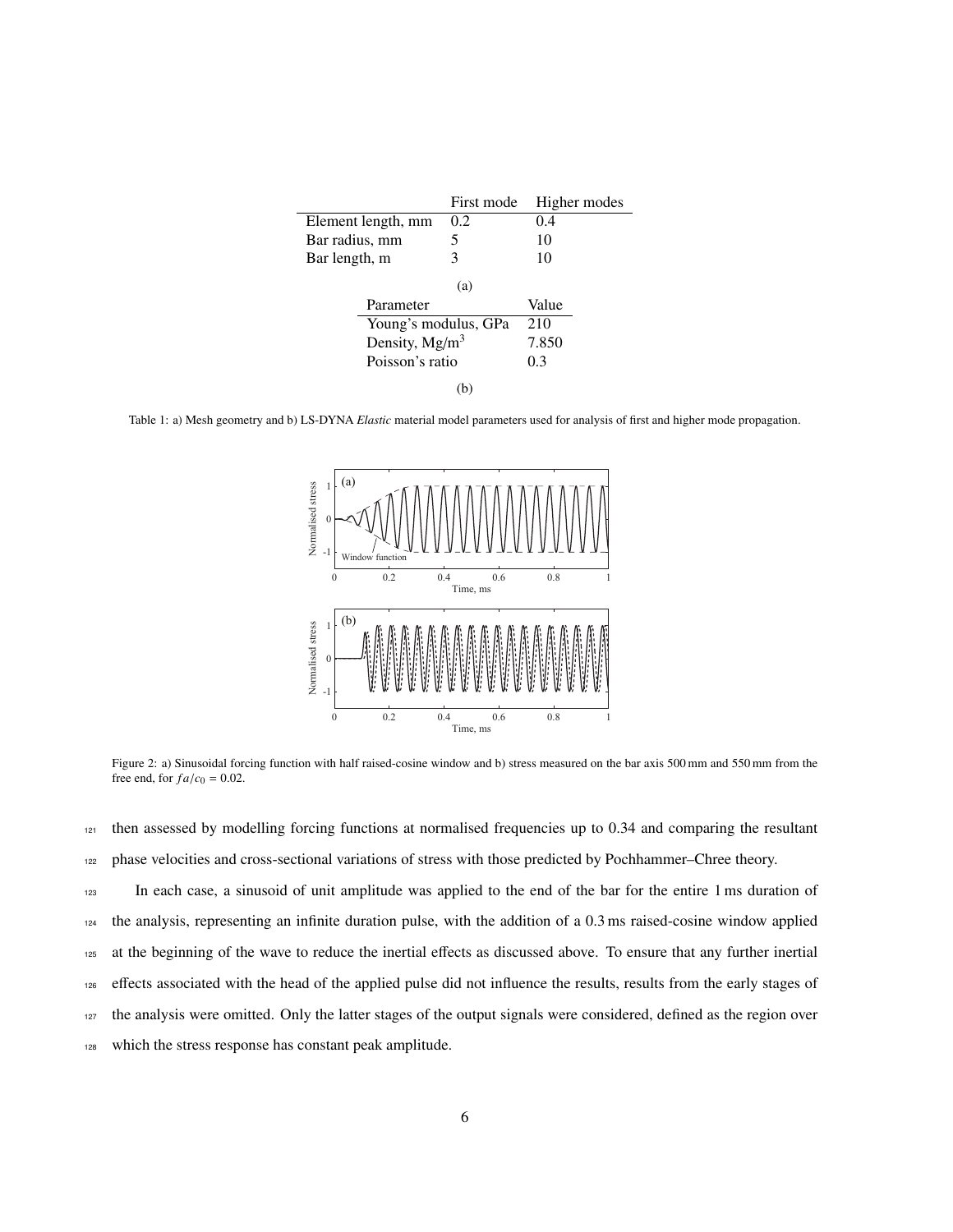

Figure 3: Relationship of phase velocity and frequency for Mode 1: comparison of Pochhammer–Chree theory and FE-modelled pressure bar.

<sup>129</sup> Examples of the forcing function and the stress measured on the bar axis 500 mm and 550 mm from the end are shown in Figure 2. Stresses were calculated by converting the axial component of nodal velocity (*v*) into axial tress (σ) using the expression  $Δσ = ρc<sub>0</sub>Δν$ . Phase velocity was calculated from these measurements by assessing the change in phase angle that occurred between the two measurement locations. Phase velocities for normalised frequencies up to 0.34 are shown in Figure 3, where it can be seen that the numerical results closely match the relationship derived by Davies [15] through manipulation of the Pochhammer–Chree equations.

 The distribution of stress across the bar cross-section was investigated in a similar manner for a number of normalised frequencies between 0.09 and 0.34 by recording the stress at various radial ordinates between the bar axis and surface at a location 500 mm from the end of the bar. The measured stresses were normalised against the stress at the bar axis. The results are shown in Figure 4, where again it can be seen that the model is in very good agreement with the Davies [15] theoretical values at each normalised frequency.

#### <sup>140</sup> *2.3. Propagation in higher modes*

 In order to investigate wave propagation in higher modes, the radius and length of the pressure bar were increased (Table 1). This allowed lower velocity frequency components to reach the monitoring location without any reflected waves arriving from the distal end of the bar and corrupting the results. Thus, the assumption of an infinite-length bar was maintained. A full raised-cosine window was applied to a sinusoid of the required frequency to produce a pulse of 0.2 ms length, as shown in Figure 5a. The wave envelope created by the windowing function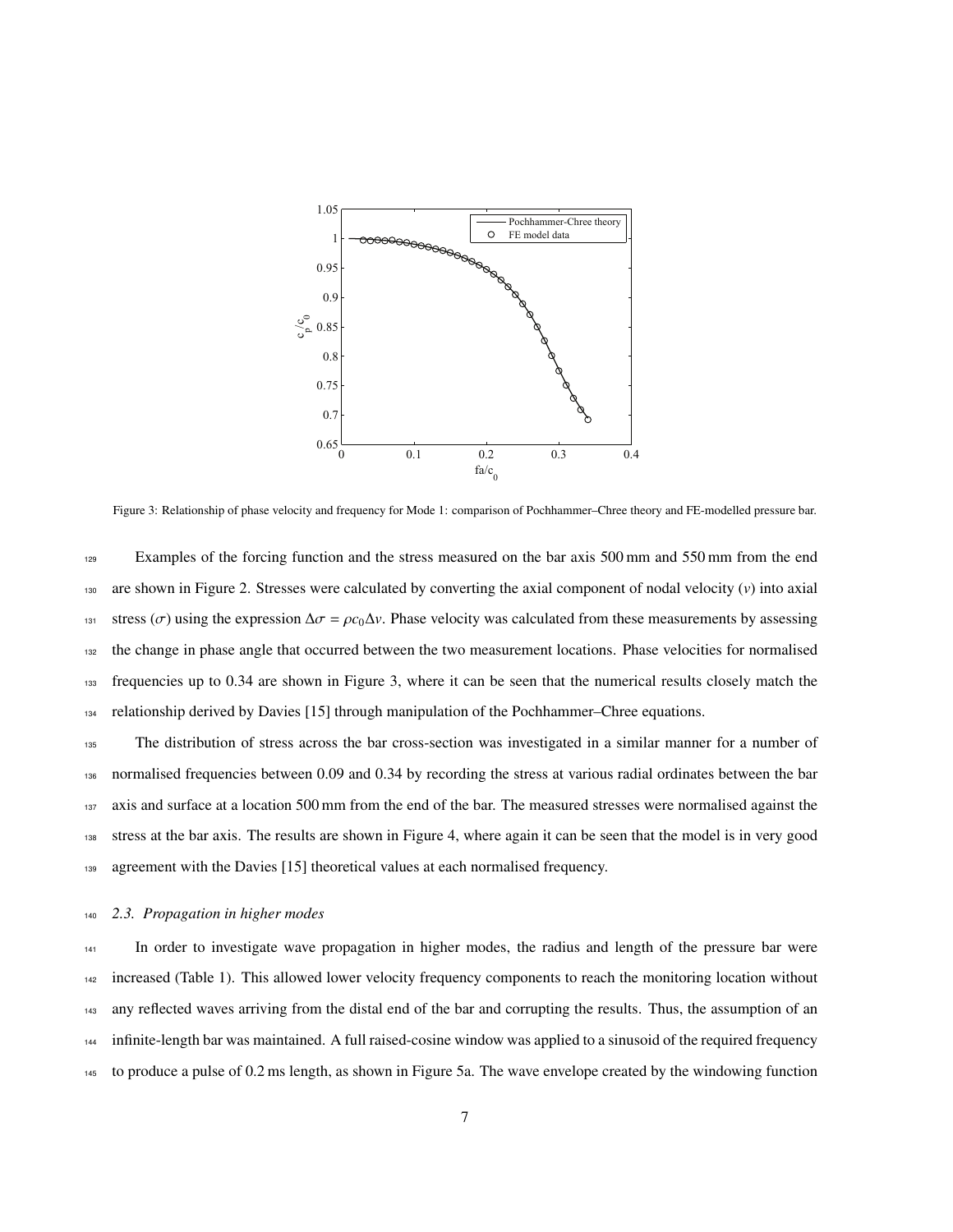

Figure 4: Spatial distribution of stress over the bar cross-section for Mode 1: comparison of Davies' analysis [15] and FE-modelled pressure bar.



Figure 5: a) Raised-cosine windowed sinusoidal forcing function, and stresses measured after 6.0 m propagation on the bar b) surface and c) axis, for  $fa/c_0 = 0.52$ .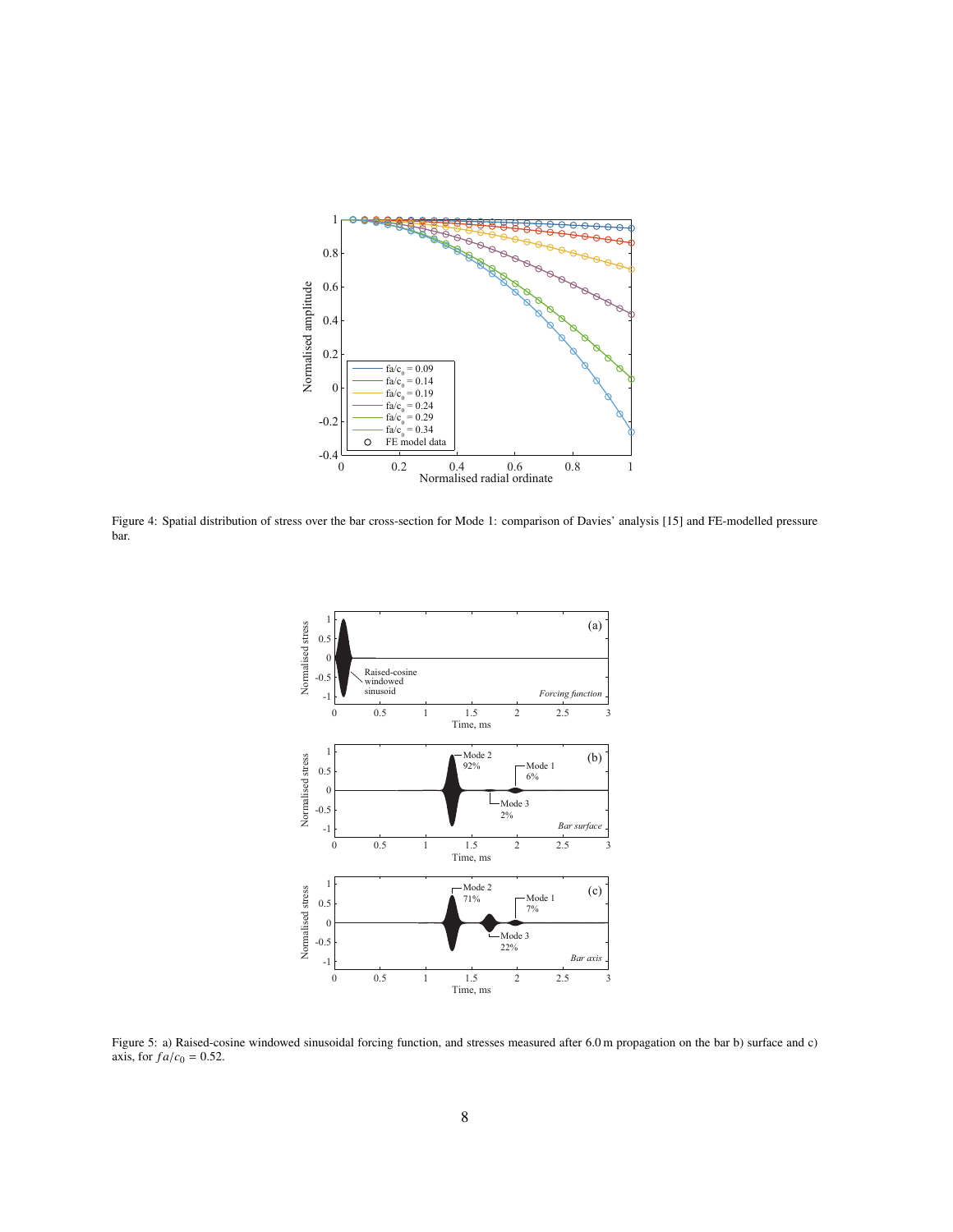

Figure 6: Spatial distribution of stress over the bar cross-section for Modes 1–3 at  $fa/c<sub>0</sub> = 0.52$ : comparison of Davies' analysis [15] and FE-modelled pressure bar.

 propagates in the bar at the group velocity, and so, as each mode propagates at its own group velocity, a single- frequency input pulse will disperse and eventually separate into several distinct pulses, equal to the number of modes present. This effect is shown in Figures 5b and 5c for a sinusoid with a normalised frequency of 0.52, where the signal propagates in Modes 1–3. As a finite-duration input signal was used, at a point 6 m down the bar three separate modes can be clearly distinguished and identified using measurements of group velocity. From this, the relative amplitude of the pulses can be calculated.

 The stress propagating in each mode at a particular radial ordinate was taken as the peak value of each distinct modal pulse, and by recording at a variety of radial ordinates, the distribution of stress over the bar cross-section was calculated for each mode. The cross-sectional distributions arising from the forcing function in Figure 5a are shown in Figure 6; these results remain close to the theoretical values obtained from Davies' analysis [15] even though multiple modes are now propagating. This suggests that while numerical errors may be present (Section 2.1), they are insufficient to cause significant deviation from analytical theory. Hence, as LS-DYNA can replicate these dispersive and radial stress distribution effects in waves propagating in higher modes, we can be confident that the proportion of stress associated with each individual mode is also being modelled correctly.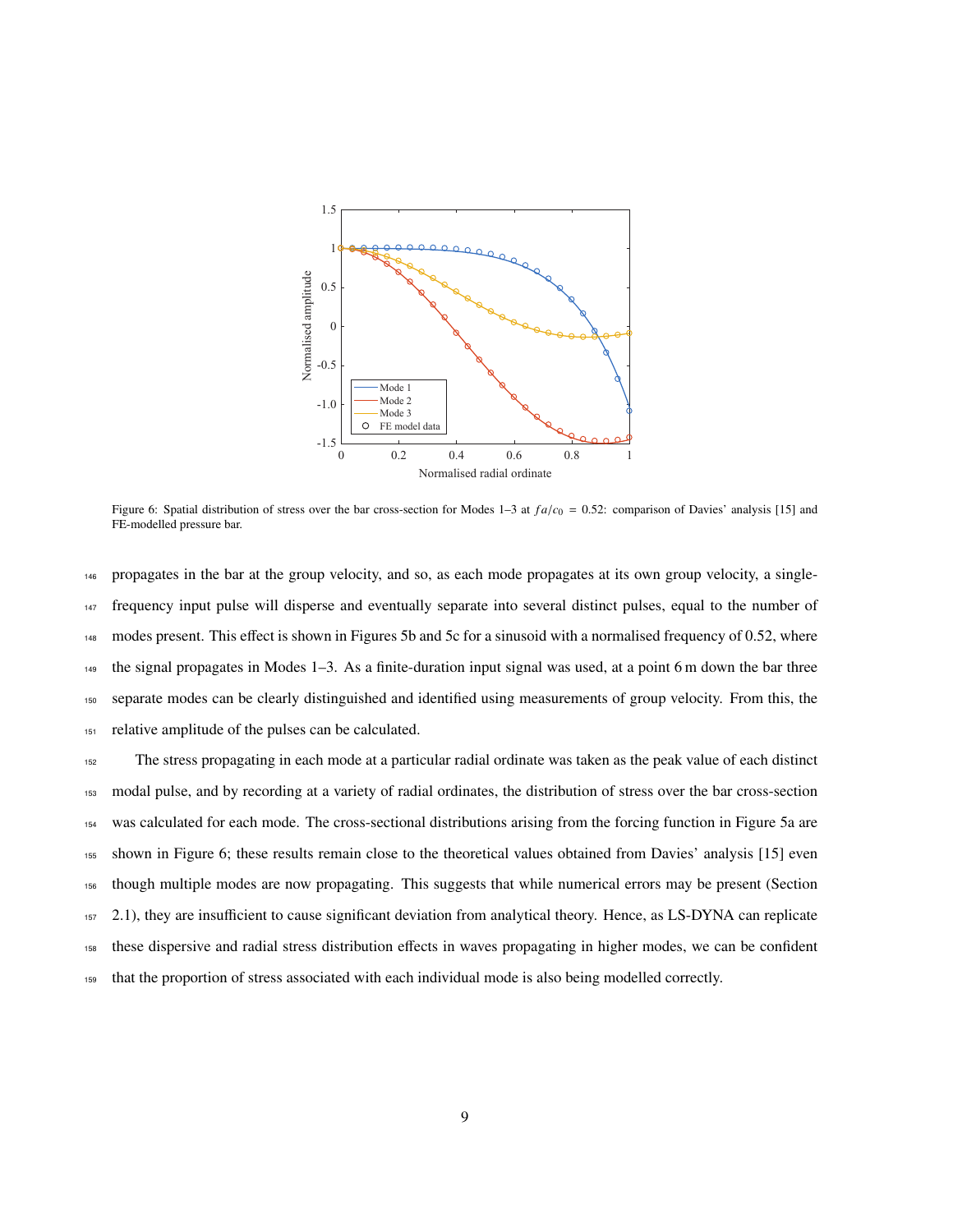

Figure 7: a) Group velocities of Modes 1–4 and b) the proportion of stress travelling in each mode on the bar surface, for 0.30 < *f a*/*c*<sup>0</sup> < 0.90.

### 160 3. Derivation of modal apportioning factors

#### <sup>161</sup> *3.1. Modal apportioning factors and graphical representation*

 Using the method in Section 2.3, the modal distribution of stress measured on the surface of the bar was assessed at a range of normalised frequencies up to 0.90, at which point four modes are propagating simultaneously. The results are shown in Figure 7, where the abscissa denotes the modelled frequency for each separate numerical 165 analysis, and the ordinates represent the contribution of each mode at that frequency. As an example, at  $fa/c_0$  = 0.52 the proportion of stress propagating in Modes 1, 2 and 3 is 6%, 92% and 2% respectively, as was previously shown in Figure 5.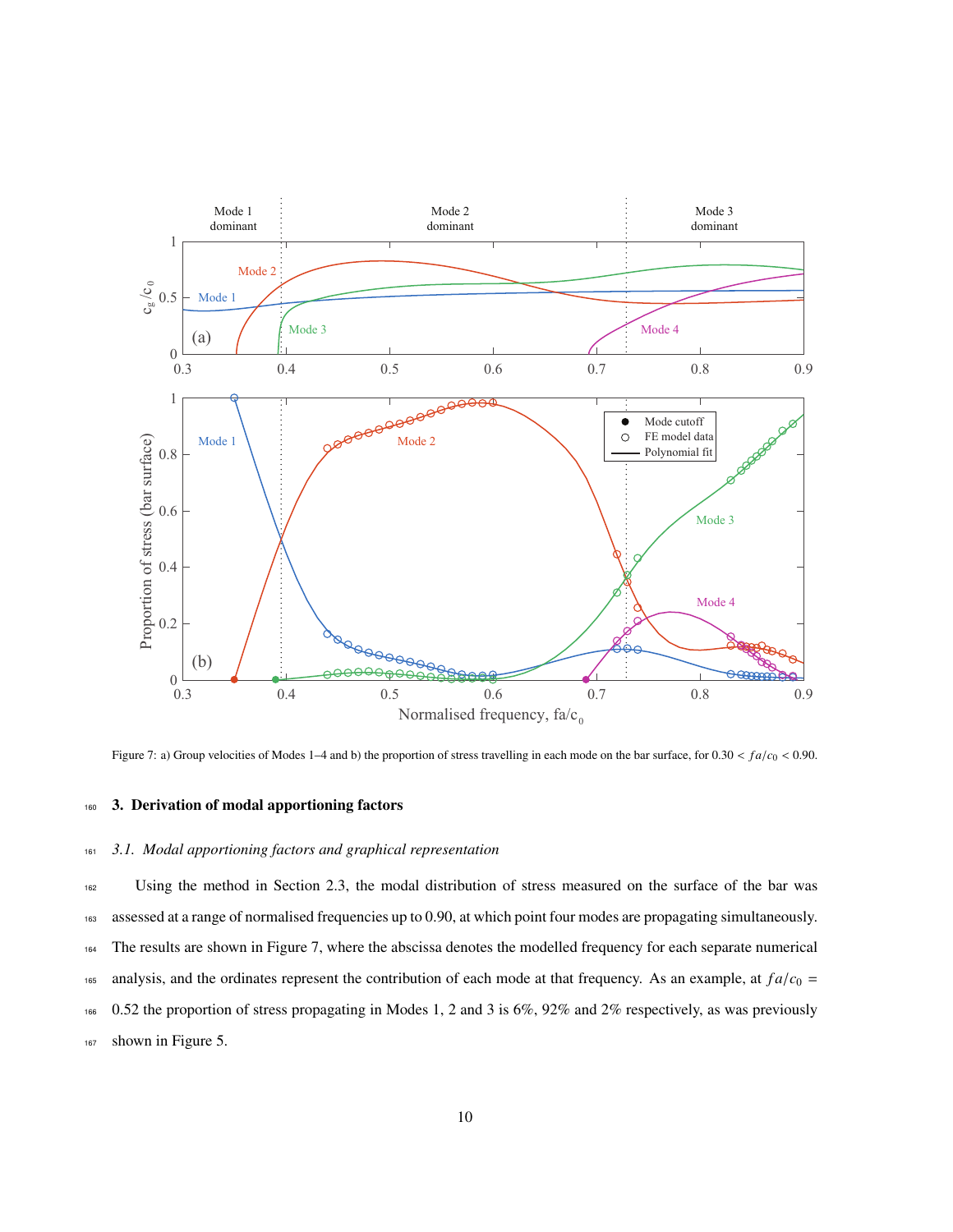At frequencies where the group velocity of two or more modes is similar, the relative dispersion is not large enough for the clear separation of the forcing function into modal pulses. As it is not possible to identify the con- tribution of individual modes in these cases, the modal stress distribution cannot be resolved at these frequencies using the current method. However, an indication of the behaviour in these regions can be provided using the piecewise polynomial fits shown in Figure 7. Two additional constraints are applied to the fits: the stress propa-173 gating in a particular mode is zero below the cutoff frequency of that mode; and the proportions of the propagating modes should sum to unity at any normalised frequency. Any error initially present in the sum of the modes was 175 minimised through iterative distribution between the contributing modes and refitting of the curves, so that even outside the modelled results the error in the sum of the fits remains below 1%. The modal proportions in Figure 7 177 are provided in a supplementary file [33] as the ratios  $r_1$ ,  $r_2$ ,  $r_3$  and  $r_4$ , along with the cross-sectional mean for each mode,  $\bar{r}_1$ ,  $\bar{r}_2$ ,  $\bar{r}_3$  and  $\bar{r}_4$ , to enable future investigation and development of further correction algorithms. Results are provided at normalised frequency increments of 0.01, and indicate where the modal contributions are derived directly from the modelling study ('M'), or interpolated from the piecewise polynomial fits ('I').

#### *3.2. Interpretation*

 The modal apportioning of stress on the bar surface in Figure 7 indicates a gradual transfer of stress from 183 Mode 1 to Mode 2 at frequencies above the Mode 2 cutoff. From approximately  $fa/c_0 = 0.40$  the majority of the <sup>184</sup> stress propagates in Mode 2, and this remains the case until  $fa/c<sub>0</sub> = 0.73$ , where Mode 3 becomes dominant. Mode 4 does not become dominant over the considered frequency range. These results appear to be in good qualitative 186 agreement with the energy partitions of Lamb waves derived in the case of plane strain response of semi-infinite elastic strips to harmonic excitation [34].

 Comparison of Figures 7a and 7b indicates that the frequencies over which a particular mode is dominant do not closely relate to the frequencies at which that mode has the highest group velocity, as was reported by Lee <sup>190</sup> et al. [25]. For example, the group velocity of Mode 3 exceeds all other propagating modes from  $fa/c<sub>0</sub> = 0.63$ , <sup>191</sup> but the proportion of stress propagating in Mode 3 does not exceed that of the other modes until  $fa/c_0 = 0.73$ . Between these frequencies Mode 2 is also briefly the *slowest* propagating mode while remaining dominant in terms of stress proportion. These results additionally confirm that the magnitudes of the non-dominant modes are not small enough to justify neglecting their contributions, except within narrow frequency bands, as discussed by Husemeyer [26].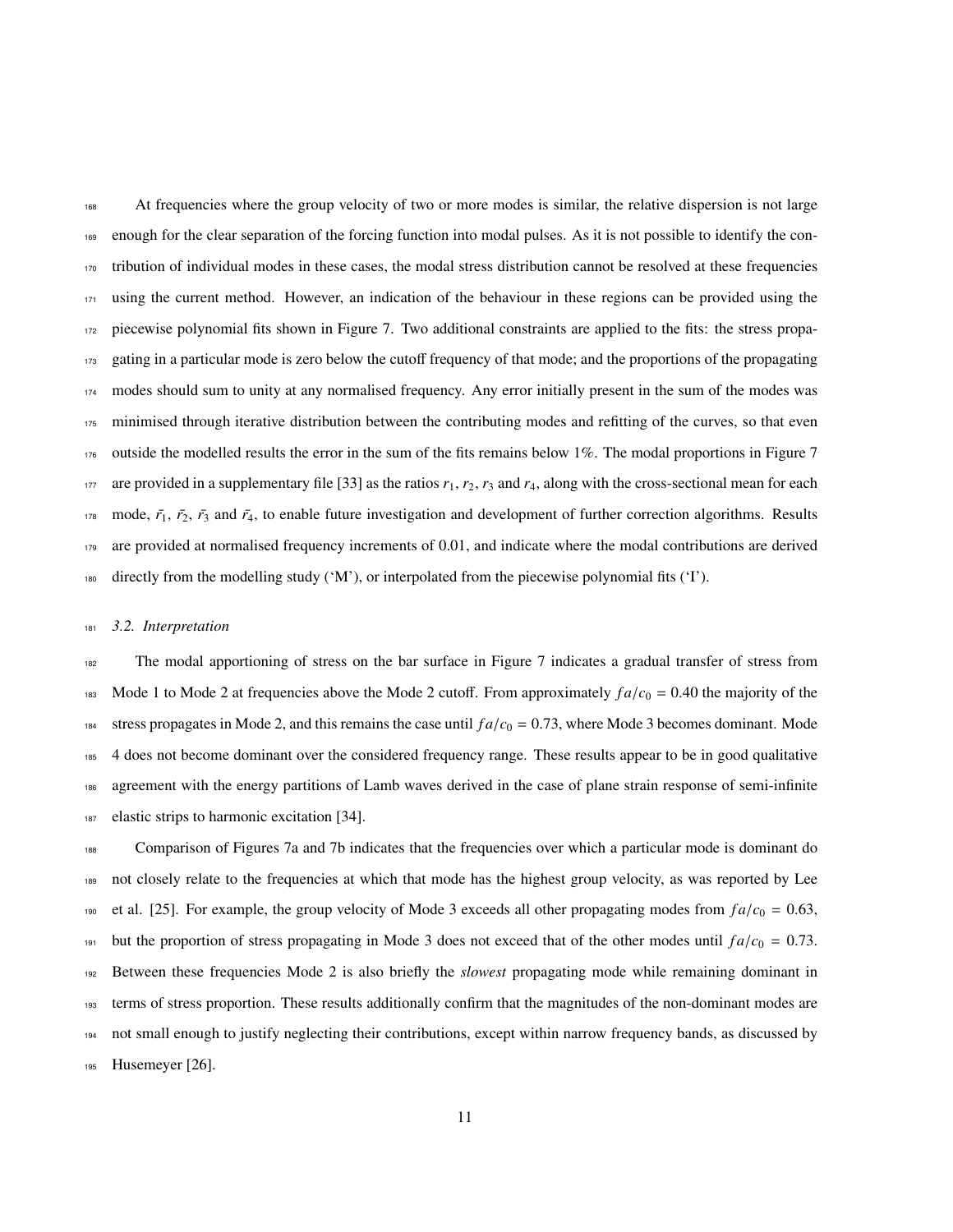

Figure 8: Distribution of stresses across Modes 1–4 for  $0 < f_a/c_0 < 0.90$ . Dashed lines indicate interpolated data.

 The data in Figure 7 can also be represented using stacked areas as in Figure 8, which shows how the total stress associated with each propagating frequency component is distributed between the first four modes for normalised frequencies between 0 and 0.90. In this figure the greyed-out areas represent regions where the group velocities of the propagating modes are similar and the modal apportioning relationships have been interpolated from the piecewise polynomial fits, as discussed previously. Successful measurements at these frequencies would require a <sup>201</sup> much longer pressure bar to enable sufficient relative dispersion. This has not been attempted in the current work as the additional length would have introduced significant alteration of the signal through numerical losses.

 The modal distribution of stresses in Figure 8 can be used with phase angle adjustments to calculate the stress acting at another point on the bar surface, as in the following example. The next challenge in higher mode dis- persion correction will be to consider the radial variation of stress and strain in the bar, using factors *M*<sup>1</sup> and *M*<sup>2</sup> <sup>206</sup> for each propagating mode [20]. The values of  $M_1$  and  $M_2$  can be easily derived for any mode, but contain dis- continuities at frequencies where nodal cylinders coincide with the bar surface, and so further investigation will be required to quantify the data lost due to these nodal cylinders and develop best practice on their use.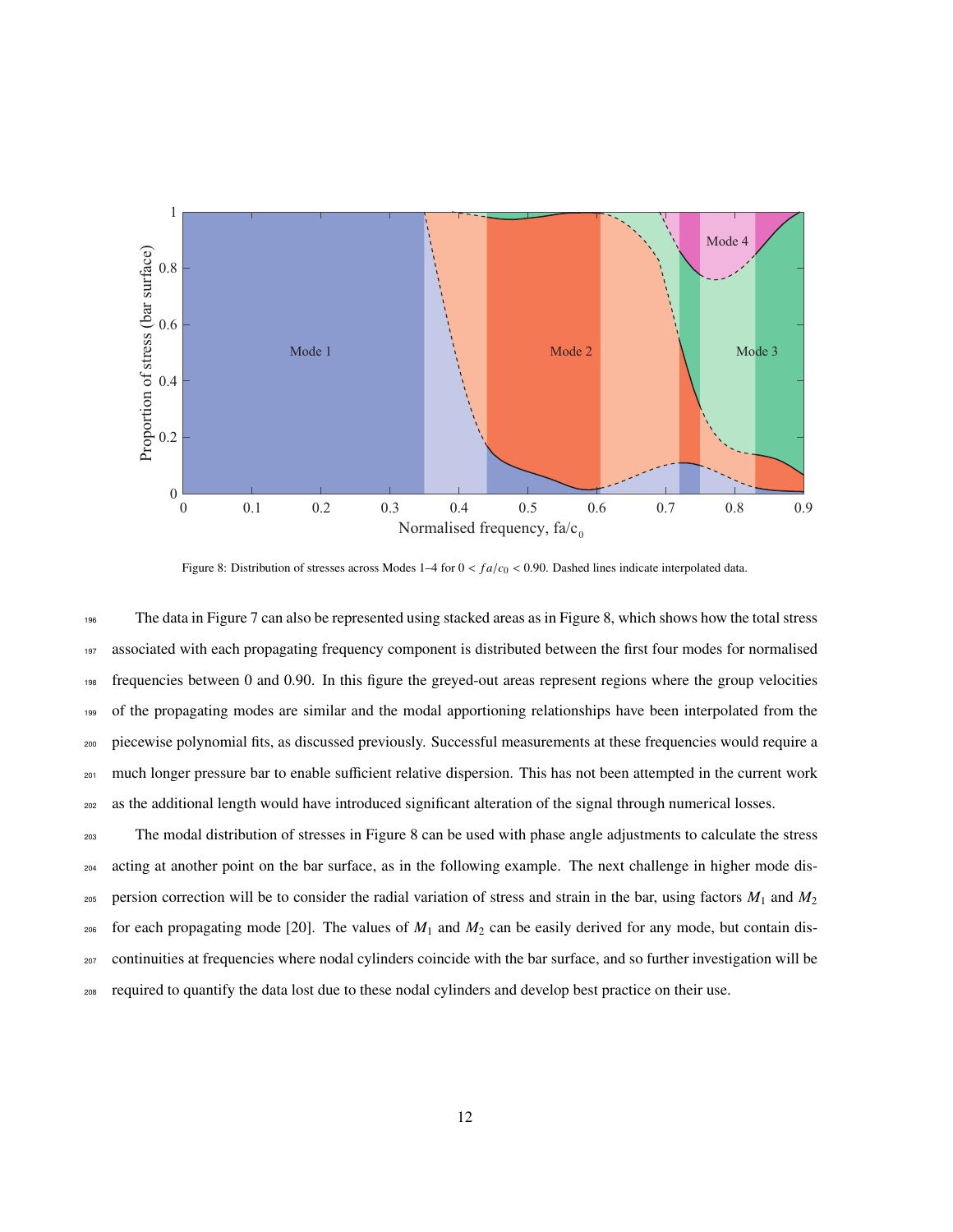

Figure 9: a) A dispersed experimental Hopkinson pressure bar signal and b) the normalised cumulative power with frequency.

#### <sup>209</sup> 4. Higher mode correction of an experimental signal

 The numerical results above indicate that it is now possible to determine how a signal will separate into its 211 component modes as it propagates in a Hopkinson pressure bar: this can be demonstrated by applying higher mode correction to an experimental signal. Figure 9a shows a signal recorded 1 m from the end of an explosively- loaded Hopkinson pressure bar used to perform acceleration tests on electronic components at the University of Sheffield Blast & Impact Laboratory in Buxton, UK. The steel pressure bar is 2 m long, 100 mm diameter and has  $c_0 = 5185$  m/s and  $v = 0.3$ . The dispersion of the signal is clear from the tail of high-frequency oscillations 216 following the main loading: these oscillations would continue beyond the 550  $\mu$ s shown here, but are overwritten <sup>217</sup> by the stress wave reflecting from the end of the bar. The cumulative power plot in Figure 9b, determined from an FFT of the recorded signal, indicates that 96% of the signal is at frequencies below the Mode 2 cutoff, and so will propagate in Mode 1 only. The remaining 4% is above the Mode 2 cutoff, and will propagate in two, three or four modes simultaneously.

<sup>221</sup> Correction of this signal was performed to obtain the stress on the surface of the bar at the loaded face, removing <sub>222</sub> the dispersion associated with 1 m of travel. A first-mode dispersion correction program [35, 36] was modified to <sup>223</sup> incorporate the proportion of stress propagating in each of the first four modes, using the values for the bar surface <sup>224</sup> derived in Section 3. The original program uses the method described by Tyas and Watson [20] to apply a phase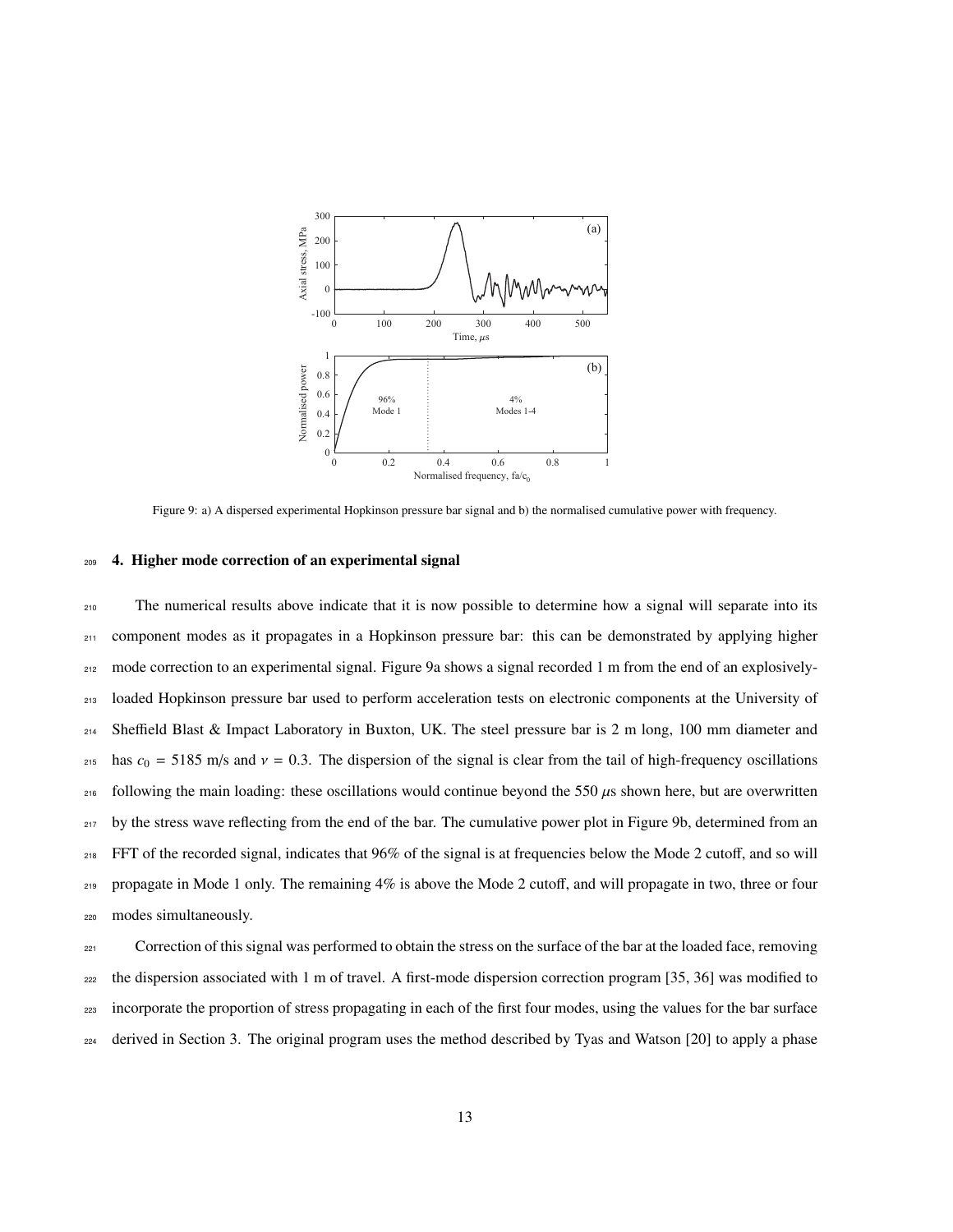225 angle correction to each frequency component,  $x(\omega)$ ,

$$
x(\omega) = A(\omega) e^{i\phi(\omega)} \tag{2}
$$

<sup>226</sup> where *A*(ω) is the amplitude of the component and  $φ(ω)$  is the phase angle, and both are functions of the compo-227 nent's angular frequency ω. The phase angle correction,  $φ' (ω)$ , is calculated as

$$
\phi'(\omega) = \left(\frac{c_0}{c_p(\omega)} - 1\right) \frac{\omega z}{c_0} \tag{3}
$$

where *z* is the propagation distance to correct over. A modified frequency component,  $x'(\omega)$ , can then be recon-<sup>229</sup> structed as

$$
x'(\omega) = A(\omega) e^{i(\phi(\omega) - \phi'(\omega))}.
$$
 (4)

To incorporate Modes 2, 3 and 4, phase angle corrections  $(\phi_1)$  $\zeta_1'(\omega), \phi_2'$ 230 To incorporate Modes 2, 3 and 4, phase angle corrections  $(\phi_1'(\omega), \phi_2'(\omega))$  etc.) are calculated for each mode ac-<sup>231</sup> cording to the phase velocity at that frequency. The modified frequency component is then given as the sum of the <sup>232</sup> portions propagating in each mode, which are scaled by the mode ratios ( $r_1(\omega)$ ,  $r_2(\omega)$  etc.) derived in Section 3:

$$
x'(\omega) = \sum_{m=1}^{4} r_m(\omega) A(\omega) e^{i(\phi(\omega) - \phi'_m(\omega))}.
$$
 (5)

 Figure 10 shows a comparison of one-mode and four-mode dispersion correction of the signal in Figure 9a, where corrections have been applied to remove the dispersion associated with 1 m of travel in the bar. 'One-mode' correction assumes that the total signal at each frequency propagates only at the Mode 1 phase velocity: this is the current limitation imposed on dispersion correction without the modal apportioning factors derived in this paper. While only 4% of the power of the signal is propagating in multiple modes, there is a significant difference in the loading predicted by the two methods.

<sup>239</sup> One-mode correction of the signal reduces the tail of high-frequency components following the main stress <sup>240</sup> wave, but, as all frequencies are assumed to propagate at Mode 1 phase velocities, large oscillations are intro-<sup>241</sup> duced ahead of and during the signal. For the current signal, one-mode correction remains adequate for non-local <sup>242</sup> measurements, such as total impulse, as the large local errors largely cancel each other out over over the range of <sup>243</sup> interest. For example, the uncorrected signal in Figure 10b has a total impulse of 95.2 N s, while the one-mode and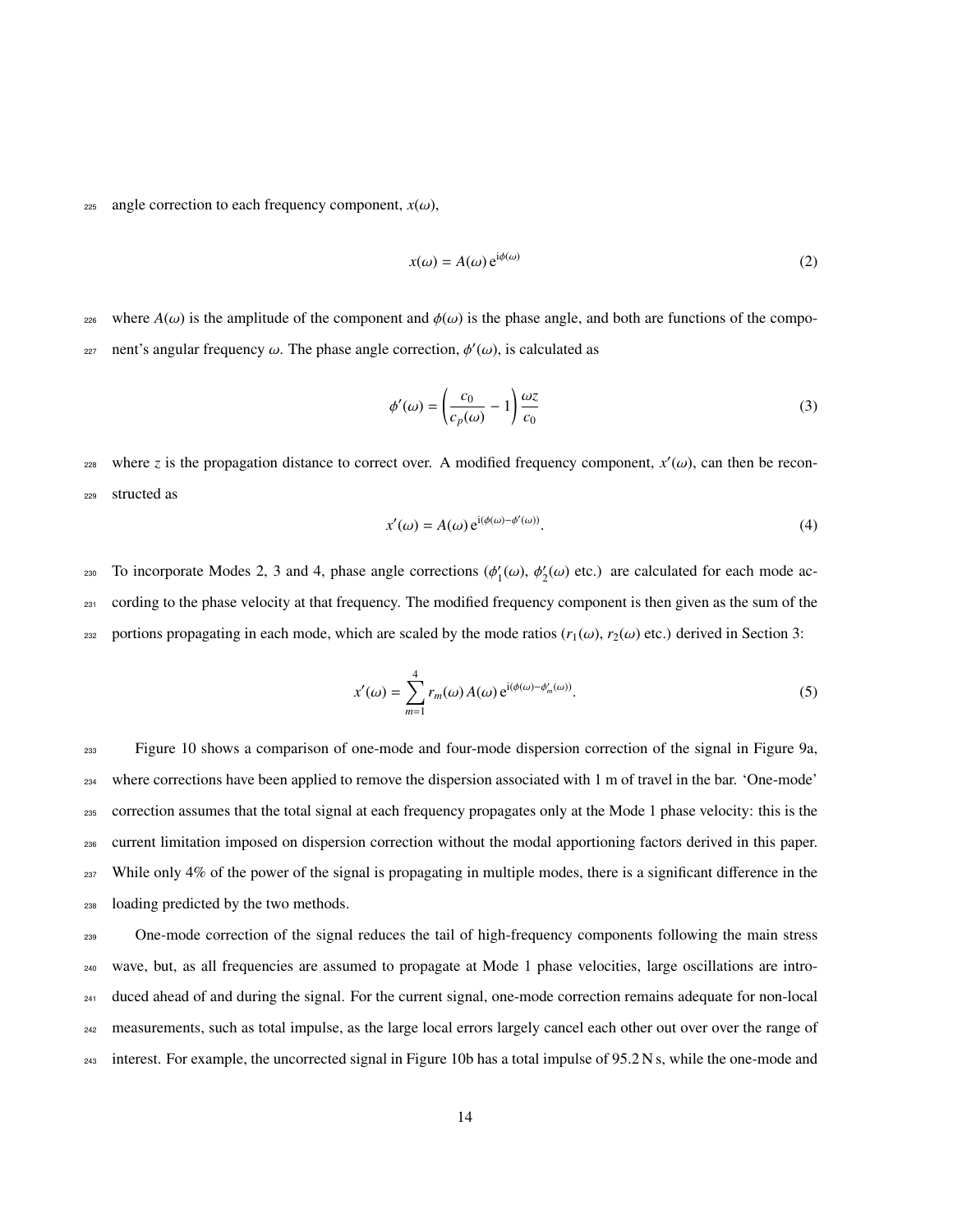

Figure 10: Single-mode and multiple-mode dispersion correction of a Hopkinson pressure bar signal, showing a) the complete signal and b) the main loading wave in detail. The 'no correction' signal is represented by the original recorded signal timeshifted using the one-dimensional wave speed of the bar,  $c_0$ .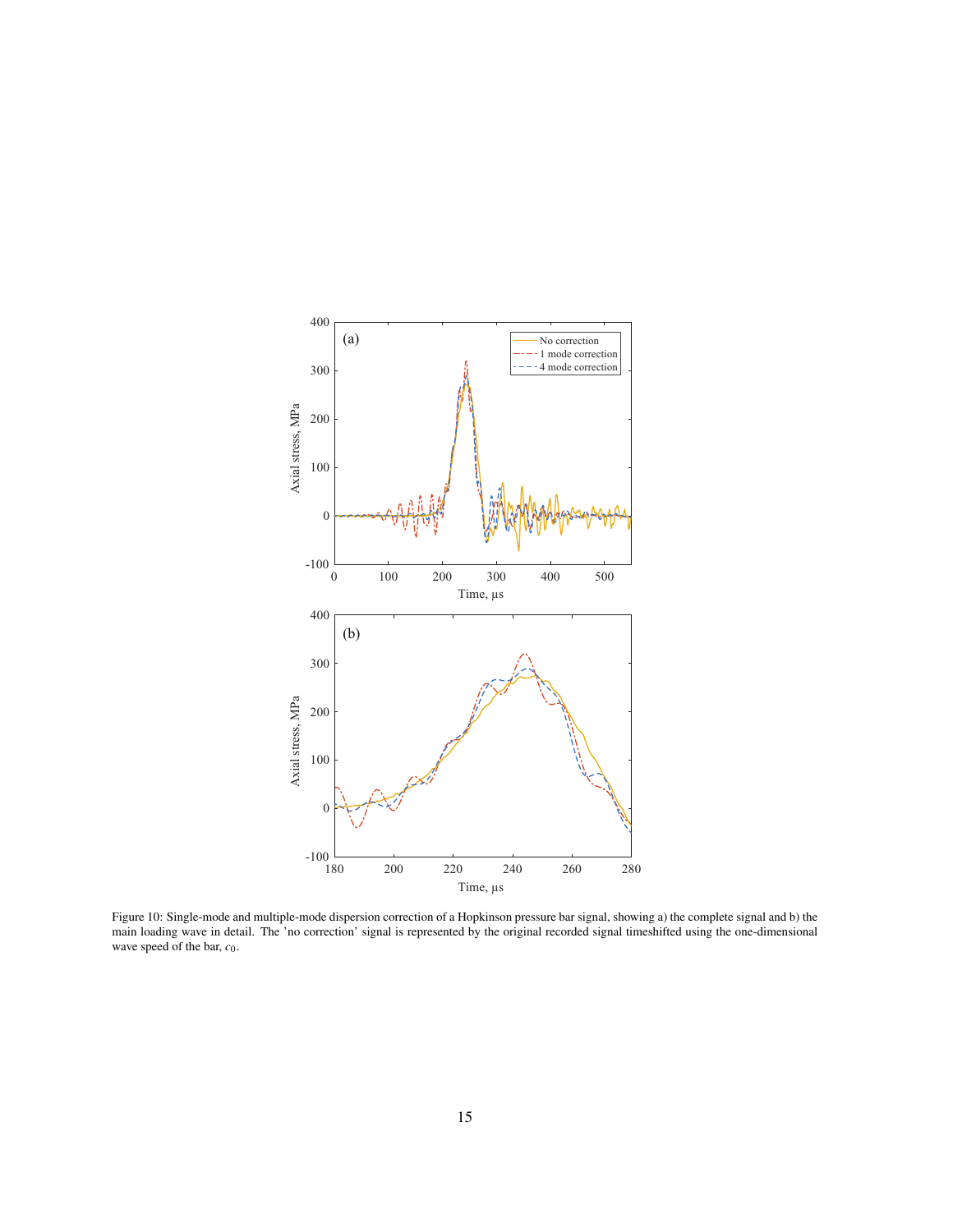

Figure 11: Stress waves propagating in Modes 1–4 in the four-mode corrected signal shown in Figure 10. Modes 2–4 are each offset by -100 MPa for clarity.

 $_{244}$  four-mode corrected signals have total impulses of 91.9 N s and 92.0 N s, respectively: both methods correct the <sup>245</sup> 4% under-prediction from the recorded signal.

 For applications requiring local accuracy of the signal, the correction is greatly improved by the inclusion of <sup>247</sup> the higher modes, which minimise spurious oscillations while resolving the shape and rise time of the main stress wave. For example, the peak overpressure measured by the strain gauge is 275 MPa, and four-mode dispersion correction calculates that this peak would be 289 MPa at the loaded face of the bar. The additional oscillations in the one-mode signal result in a calculated peak overpressure of 320 MPa, over-predicting the four-mode value by  $251 \quad 11\%$ .

<sub>252</sub> The contribution of each mode to the four-mode corrected signal is shown in Figure 11. Although the majority of the signal propagates in Mode 1, the waves propagating in higher modes have amplitudes of up to 40 MPa, illustrating why one-mode correction is inadequate in this example. The accurate temporal positioning of the stress in higher modes is of particular importance when identifying key high-frequency features in blast loading recordings, such as rise time, peak overpressure and wave reflections observed within the signal. Without higher- mode correction, these features can appear at the wrong position in the signal, have the wrong magnitude, or be lost altogether due to interference of the frequency components. In the example shown the oscillations following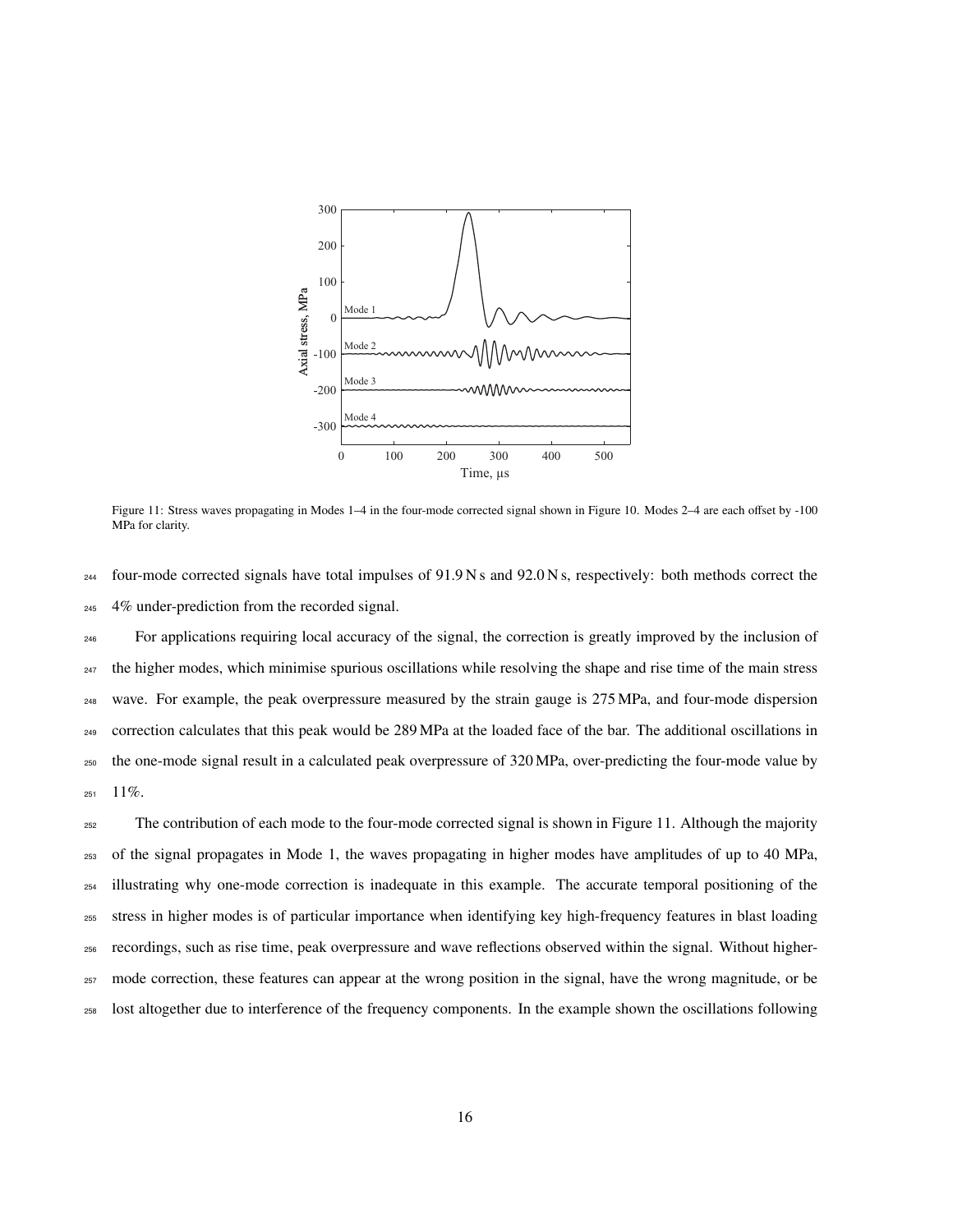the main wave are not entirely removed by either correction method, but this is likely to be due to the data lost on 260 the arrival of the reflected wave after 550  $\mu$ s, and experiments could be designed to eliminate this issue.

#### 5. Summary and conclusions

 A pressure signal will disperse as it travels down a Hopkinson pressure bar because each component propagates at a velocity which is dependent on its frequency. Whilst methods exist for correcting this dispersion at lower frequencies, above a certain frequency a signal will propagate in multiple modes, at which point existing methods lose accuracy and validity. In this paper, we developed a method for correcting dispersion in higher modes based on a comprehensive numerical study using a validated finite element model.

 First, we determined that finite element modelling of a Hopkinson pressure bar could provide quantitative data on the modal distribution of stress with frequency for use in higher-mode dispersion correction. Numerical simulations demonstrated that the dispersion and cross-sectional variation of both single-mode and multiple-mode stress waves in a cylindrical bar were accurately predicted, and so there was confidence that the distribution of stress between modes would also be modelled accurately.

 Propagation in higher modes was assessed using short raised-cosine windowed pulses, which dispersed into multiple modal pulses as the signal propagated along the bar, enabling the contribution of each mode to be mea-<sup>274</sup> sured up to a normalised frequency of 0.90. All four modes in this range were shown to contribute significantly at frequencies above their cutoff frequency, and dominance of a mode did not closely relate to group velocity.

 Finally, we presented four-mode dispersion correction of an experimental signal. The results showed a marked <sup>277</sup> improvement over the existing single-mode method, highlighting the importance of multi-mode dispersion correc- tion, as well as demonstrating the applicability and validity of finite element modelling as a tool for understanding <sub>279</sub> multi-mode wave propagation behaviour. The dispersion correction algorithm allows for correction of the first <sup>280</sup> four modes, up to normalised frequencies of  $fa/c_0 = 0.90$ , extending the accuracy and applicability of established <sup>281</sup> frequency-domain techniques well beyond the Mode 2 cutoff frequency of  $fa/c_0 \approx 0.35$ .

#### Acknowledgements

This work forms part of a project that was joint-funded by the Defence Science and Technology Laboratory (Dstl) and the Institution of Civil Engineers Research and Development Enabling Fund. The authors wish to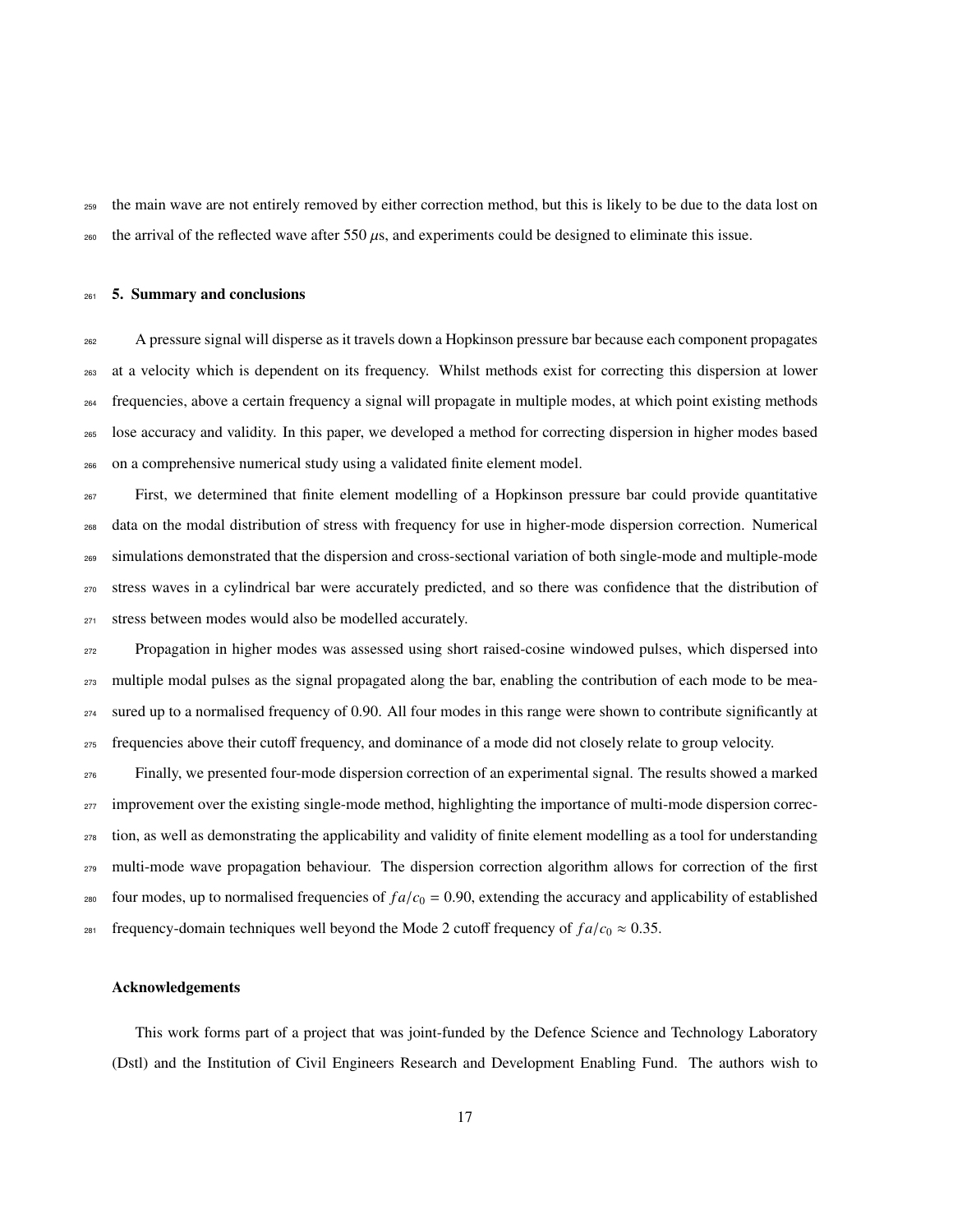thank Matthew Gant and Ian Elgy from Dstl, Professor Harm Askes from the University of Sheffield, and Professor Andrei Metrikine from Delft University of Technology for their helpful comments during preparation of the manuscript.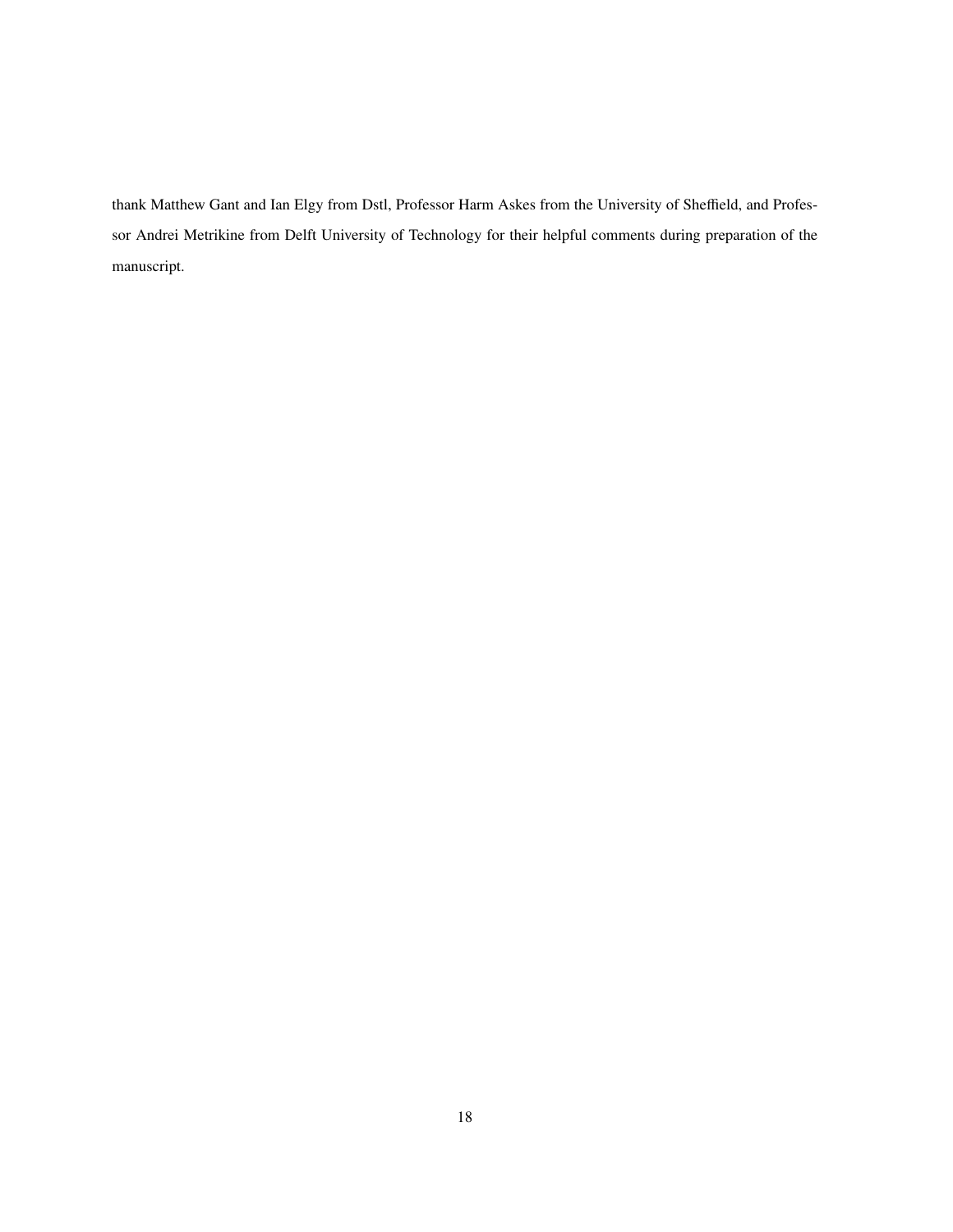- [1] B. Hopkinson, A method of measuring the pressure produced in the detonation of high explosives or by the impact of bullets, Philosophical Transactions of the Royal Society of London. Series A 213 (1914) 437–456.
- [2] L. C. Taylor, W. L. Fourney, H. U. Leiste, Pressures on targets from buried explosions, International Journal for Blasting & Fragmentation 4 (2010) 165–192.
- [3] S. Rigby, A. Tyas, S. Clarke, S. Fay, J. Reay, J. Warren, M. Gant, I. Elgy, Observations from Preliminary Experiments on Spatial and Temporal Pressure Measurements from Near-Field Free Air Explosions, International Journal of Protective Structures 6 (2015) 175–190.
- [4] S. Clarke, S. Fay, J. Warren, A. Tyas, S. Rigby, I. Elgy, A large scale experimental approach to the measurement of spatially and temporally localised loading from the detonation of shallow-buried explosives, Measurement Science and Technology 26 (2015) 015001.
- [5] S. Rigby, S. Fay, S. Clarke, A. Tyas, J. Reay, J. Warren, M. Gant, I. Elgy, Measuring spatial pressure distribution from explosives buried in dry Leighton Buzzard sand, International Journal of Impact Engineering 96 (2016) 89–104.
- [6] T. J. Cloete, G. N. Nurick, Blast characterization using a ballistic pendulum with a centrally mounted Hopkinson bar, International Journal of Protective Structures 7 (2016) 367–388.
- [7] A. Tyas, J. J. Reay, S. D. Fay, S. D. Clarke, S. E. Rigby, J. A. Warren, D. J. Pope, Experimental studies of the effect of rapid afterburn on shock development of near-field explosions, International Journal of Protective Structures 7 (2016) 456–465.
- [8] X. Cui, X. Yao, Y. Chen, A lab-scale experiment approach to the measurement of wall pressure from nearfield under water explosions by a Hopkinson bar, Shock and Vibration 8273469 (2018) 1–15.
- [9] S. Rigby, S. Fay, A. Tyas, S. Clarke, J. Reay, J. Warren, M. Gant, I. Elgy, Influence of particle size distribution on the blast pressure profile from explosives buried in saturated soils, Shock Waves 28 (2018) 613–626.
- [10] X. Yao, K. Cui, X. Guo, Y. Chen, An experimental approach to the measurement of wall pressure generated by an underwater spark-generated bubble by a Hopkinson bar, Shock and Vibration 5341317 (2019) 1–14.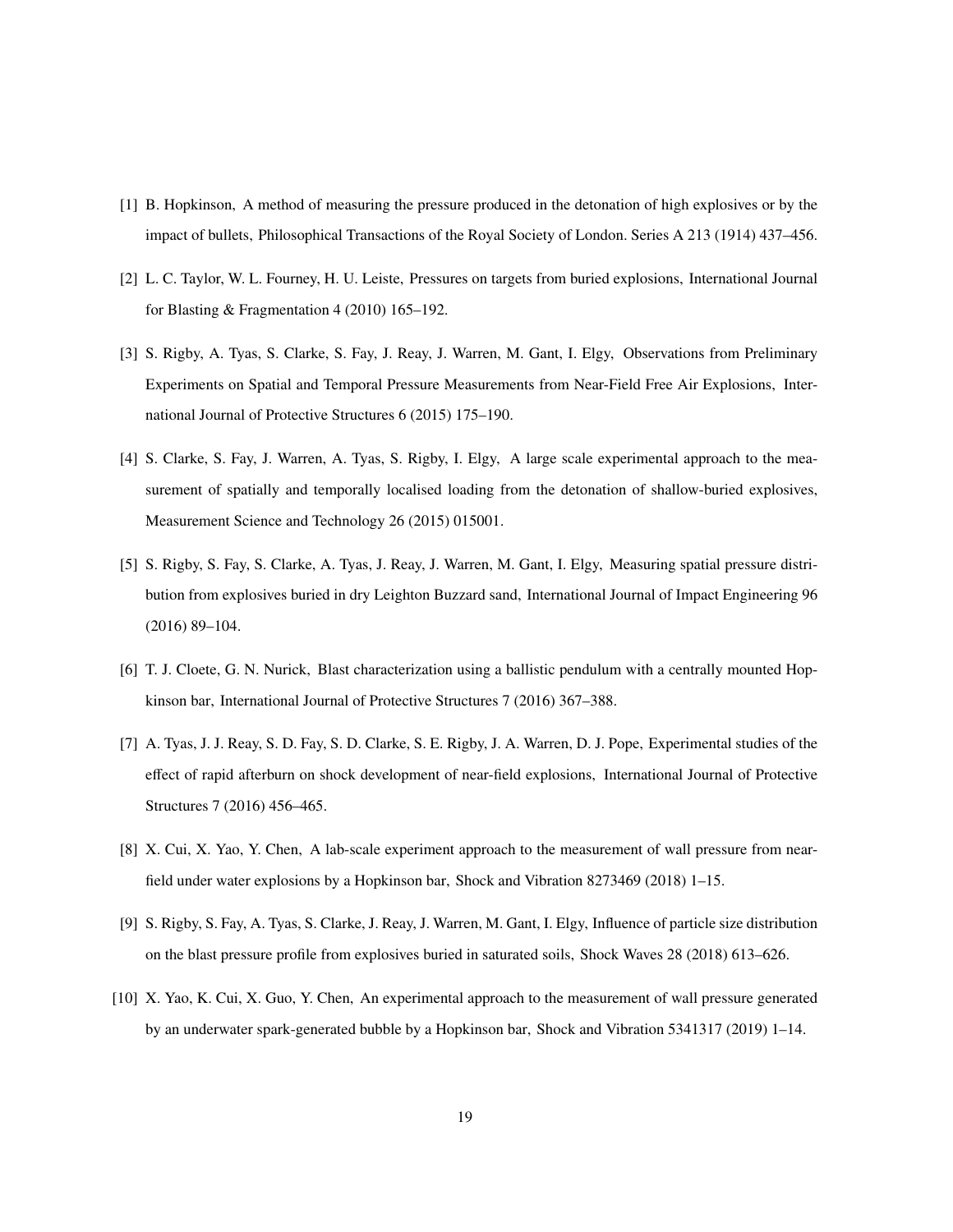- [11] S. E. Rigby, A. Tyas, R. J. Curry, G. S. Langdon, Experimental measurement of specific impulse distribution and transient deformation of plates subjected to near-field explosive blasts, Experimental Mechanics 59 (2019) 163–178.
- [12] L. Pochhammer, Uber die fortpflanzungsgeschwindigkeiten kleiner schwingungen in einem unbegrenzten ¨ isotropen kreiszylinder [About the propagation velocity of small vibrations in an infinite isotropic circular cylinder], Journal für die reine und angewandte Mathematik 81 (1876) 324–336.
- [13] C. Chree, The equations of an isotropic elastic solid in polar and cylindrical co-ordinates, Transactions of the Cambridge Philosophical Society 14 (1889) 250–369.
- [14] S. Rigby, A. Barr, M. Clayton, A review of Pochhammer-Chree dispersion in the Hopkinson bar, Proceedings of the Institution of Civil Engineers: Engineering and Computational Mechanics 171 (2018) 3–13.
- [15] R. M. Davies, A critical study of the Hopkinson Pressure Bar, Philosophical Transactions of the Royal Society of London. Series A. 240 (1948) 375–457.
- [16] N. A. Safford, Materials testing up to  $10^5$  s<sup>-1</sup> using a miniaturised Hopkinson Bar with dispersion corrections, in: Proceedings of the International Symposium on Intense Dynamic Loading and its Effects, Chengdu, China, 1992.
- [17] A. Tyas, A. J. Watson, Experimental evidence of Pochammer-Chree strain variations in elastic cylinders, Experimental Mechanics 40 (2000) 331–337.
- [18] D. A. Gorham, A numerical method for the correction of dispersion in pressure bar signals, Journal of Physics E: Scientific Instruments 16 (1983) 477–479.
- [19] P. S. Follansbee, C. Frantz, Wave propagation in the Split Hopkinson Pressure Bar, Journal of Engineering Materials and Technology 105 (1983) 61–66.
- [20] A. Tyas, A. J. Watson, An investigation of frequency domain dispersion correction of pressure bar signals, International Journal of Impact Engineering 25 (2001) 87–101.
- [21] A. Tyas, D. J. Pope, Full correction of first-mode Pochammer-Chree dispersion effects in experimental pressure bar signals, Measurement Science and Technology 16 (2005) 642–652.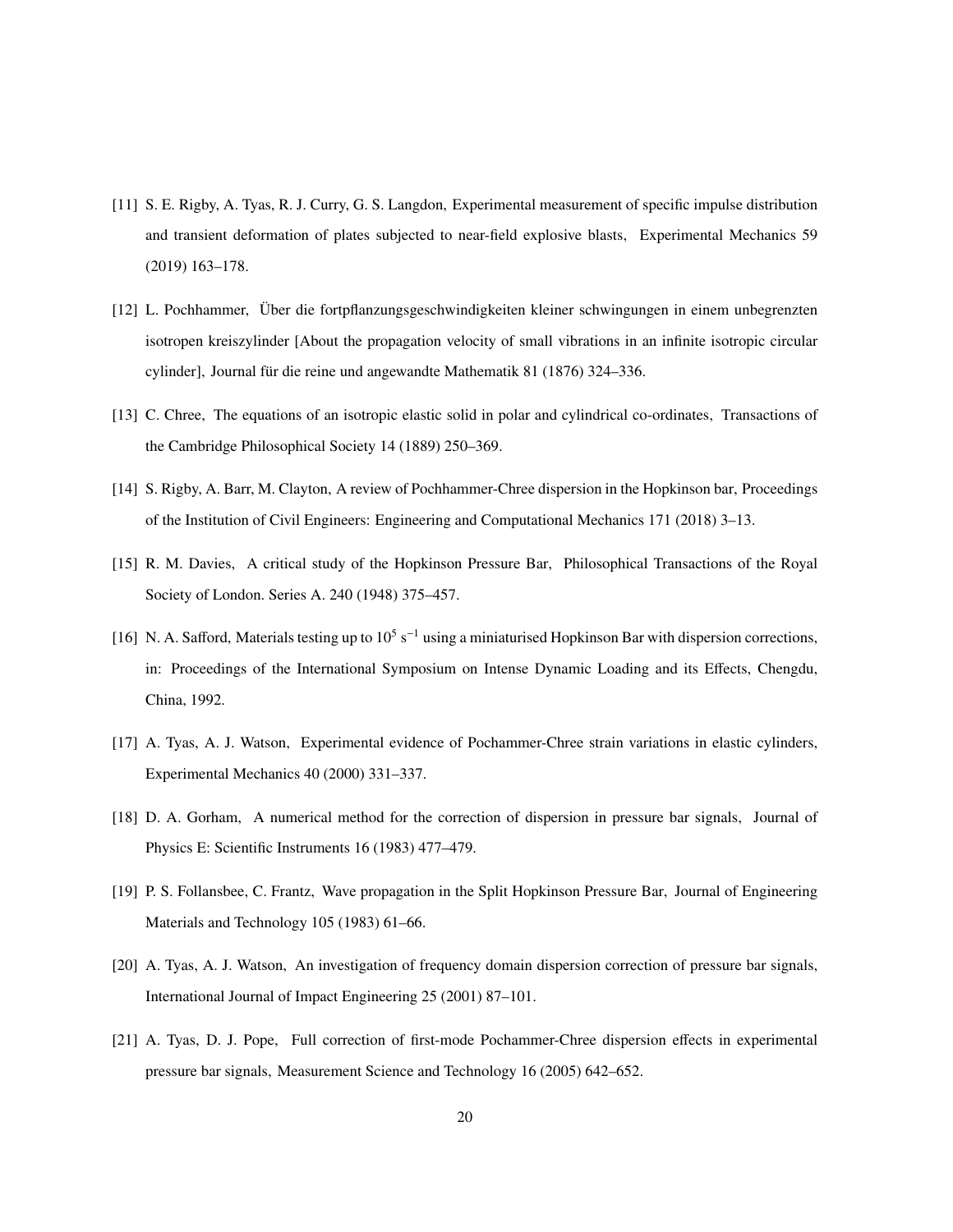- [22] R. D. Gregory, I. Gladwell, Axisymmetric waves in a semi-infinite elastic rod, The Quarterly Journal of Mechanics and Applied Mathematics 42 (1989) 327–337.
- [23] A. Puckett, An experimental and theoretical investigation of axially symmetric wave propagation in thick cylindrical waveguides, Ph.D. thesis, The Graduate School, The Unversity of Maine, USA, 2004.
- [24] C. K. B. Lee, R. C. Crawford, A new method for analysing dispersed bar gauge data, Measurement Science and Technology 4 (1993) 931–937.
- [25] C. K. B. Lee, R. C. Crawford, K. A. Mann, P. Coleman, C. Petersen, Evidence of higher Pochhammer-Chree modes in an unsplit Hopkinson Bar, Measurement Science and Technology 6 (1995) 853–859.
- [26] P. J. A. Husemeyer, Theoretical and numerical investigation of multiple-mode dispersion in Hopkinson bars, Ph.D. thesis, Blast Impact and Survivability Research Unit, Department of Mechanical Engineering, University of Cape Town, South Africa, 2011.
- [27] J. Oliver, Elastic wave dispersion in a cylindrical rod by a wide-band short-duration pulse technique, The Journal of the Acoustical Society of America 29 (1957) 189–194.
- [28] R. A. Govender, T. J. Cloete, G. N. Nurick, A numerical investigation of dispersion in Hopkinson pressure bar experiments, Journal de Physique IV 134 (2006) 521–526.
- [29] G. Goudreau, R. Taylor, Evaluation of numerical integration methods in elastodynamics, Computer methods in applied mathematics and engineering 2 (1972) 69–97.
- [30] J. O. Hallquist, LS-DYNA Theory Manual, Livermore Software Technology Corporation, CA, USA, 2006.
- [31] G. Valsamos, F. Casadei, G. Solomos, A numerical study of wave dispersion curves in cylindrical rods with circular cross-section, Applied and Computational Mechanics 7 (2013) 99–114.
- [32] A. Tyas, Z. Ozdemir, On backward dispersion correction of Hopkinson pressure bar signals, Philosophical Transactions of the Royal Society of London. Series A, Mathematical, Physical and Engineering Sciences 372 (2014) 20130291.